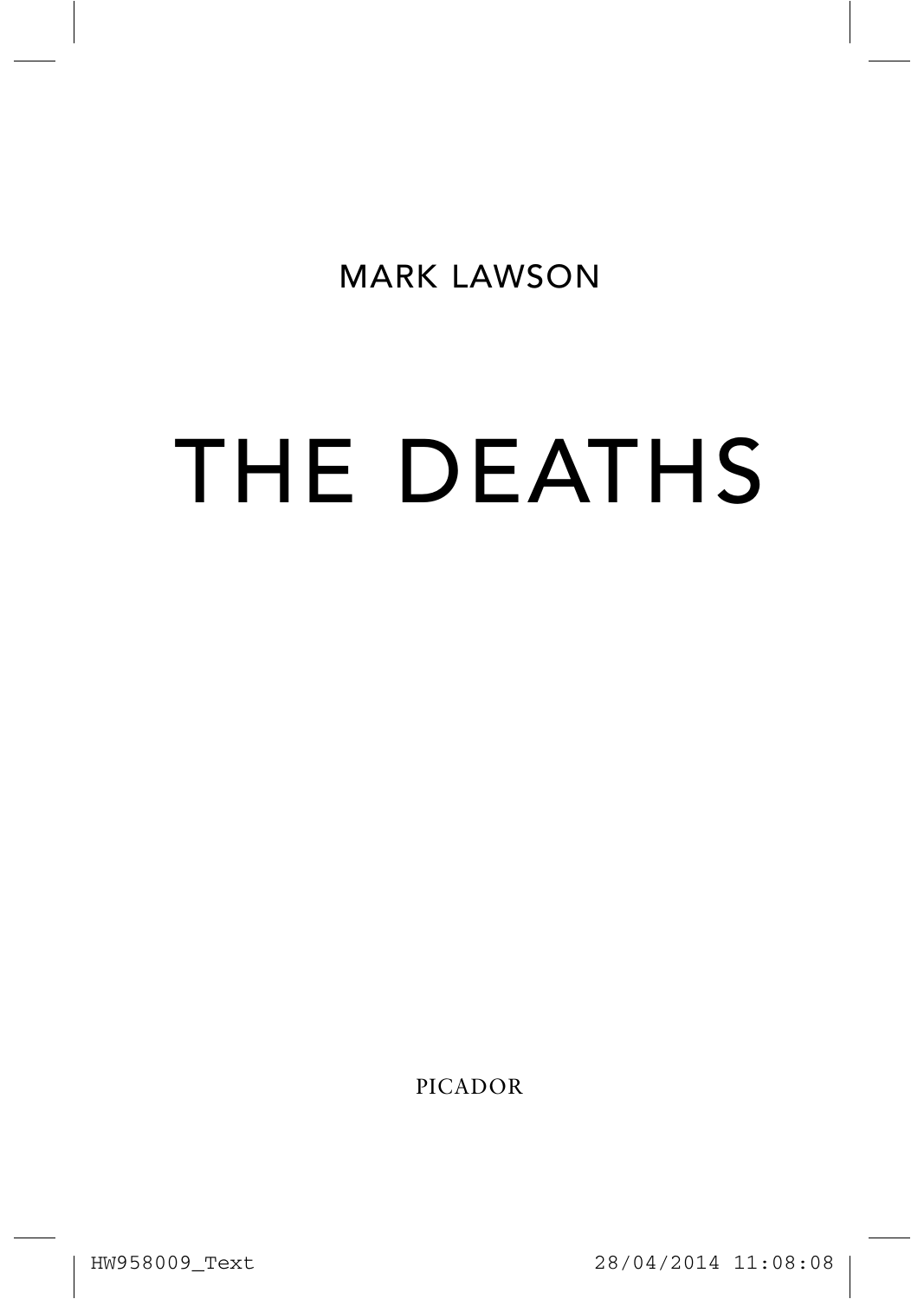## THE COFFEE GUY

The deaths are discovered because of the country's sudden obsession with perfect coffee.

After three years of studying History and Politics, Jason hadn't expected to be driving a van, but it was one of only two interviews he got (the other fast food) from 200 applications. And it can be argued that delivering expensive caffeinated drinks is vaguely relevant to his studies: at what point, in its politics and history, did England become Italy and why wasn't he told?

Because he's young-looking, customers often assume he's on a gap year and he doesn't correct them. The company, run from a trading estate off a junction low on the M40, is called CappuccinGo. The fun of the pun, Jason worries, results in missed web sales from customers uncertain of the spelling. He delivers capsules, advertised as compressing the essence of the finest Italian and Brazilian beans, to members of Club CappuccinGo, who possess a black-and-chrome machine that crushes the colour-coded bullets with water, convincing the drinkers that their English homes are actually Florentine restaurants.

When the government declared Britain bankrupt, Jason feared for his job; in a recession, posh hot drinks seemed an obvious candidate to be judged a luxury. But his clientele stubbornly refuse to condemn their taste-buds to the jar or even – Jason can remember his parents' excitement about these – that previous post-dinner status symbol, the cafetière.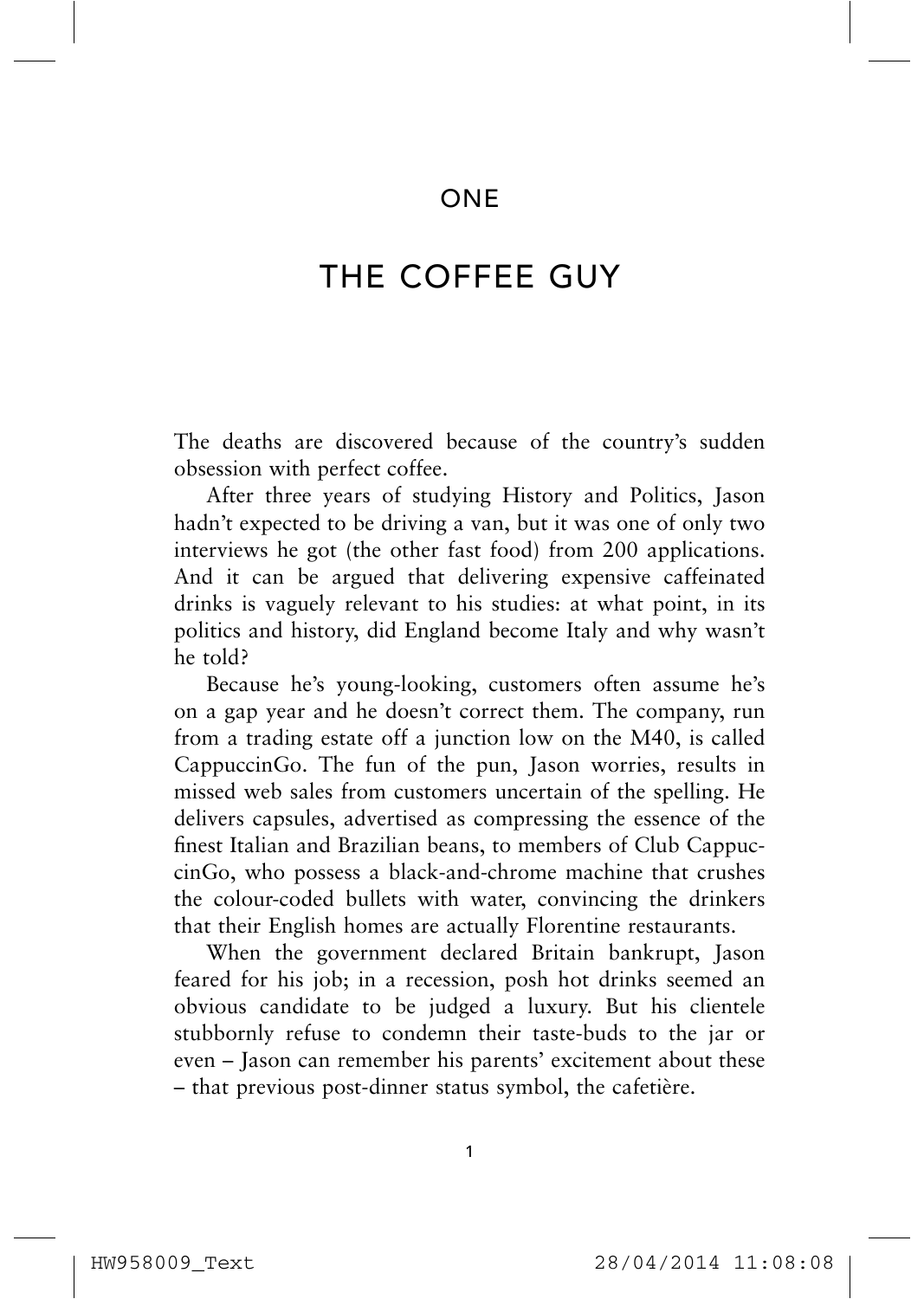He relishes the empty motorways this morning, an advantage of working Saturdays, if you get ahead of the football traffic (although most matches at the moment are frozen off), and as long as it isn't half term, which seems almost a religious holiday now, at least among people like this.

Jason checks on the dashboard clock that he's ahead of target time. It is part of the firm's smart marketing to inject a sense of emergency into every purchase. Calls to the Hotcoffeeline promise delivery within twenty-four hours, with Christmas Day the only date on which club members are left thirsty or to slum it. The consignments are rushed around the country in zipped bags, as if they are drugs or transplant organs. At some drops, he will be handed a pouch of spent pellets for recycling; a service the business offers to convince club members that their pretension is ecologically sound.

The lapel badge and his contract identify him as a 'coffee courier'. He is just happy that the title is not cutely Italianized – *couria* – with its dreadful echo for his employment generation of *barista*, another manifestation of the nation's late-found coffee mania.

Numerous drivers are off – this new 'killer bug', in many cases, is the rumour at the depot – and Jason has worked eight days on the spin, but is happy to take this weekend early shift as well because, since Dad lost his job, his folks have talked about having to charge him rent.

Although his patch forms a wide loop round London, the areas and even the addresses are repetitive. In seven months, he has not yet made a delivery to a house that shares a wall with another. CappuccinGo's natural territory is the sweeping green stretches between London and Brum, where bankers, lawyers, surgeons and CEOs live in what used to be farmhouses, bakehouses, schoolhouses or post offices, from which they drive a dozen motorway junctions or ride a high-speed train for thirty minutes to the capital to work.

Middlebury, where houses seem to have a minimum of six bedrooms and at least two cars, is scattered among fields and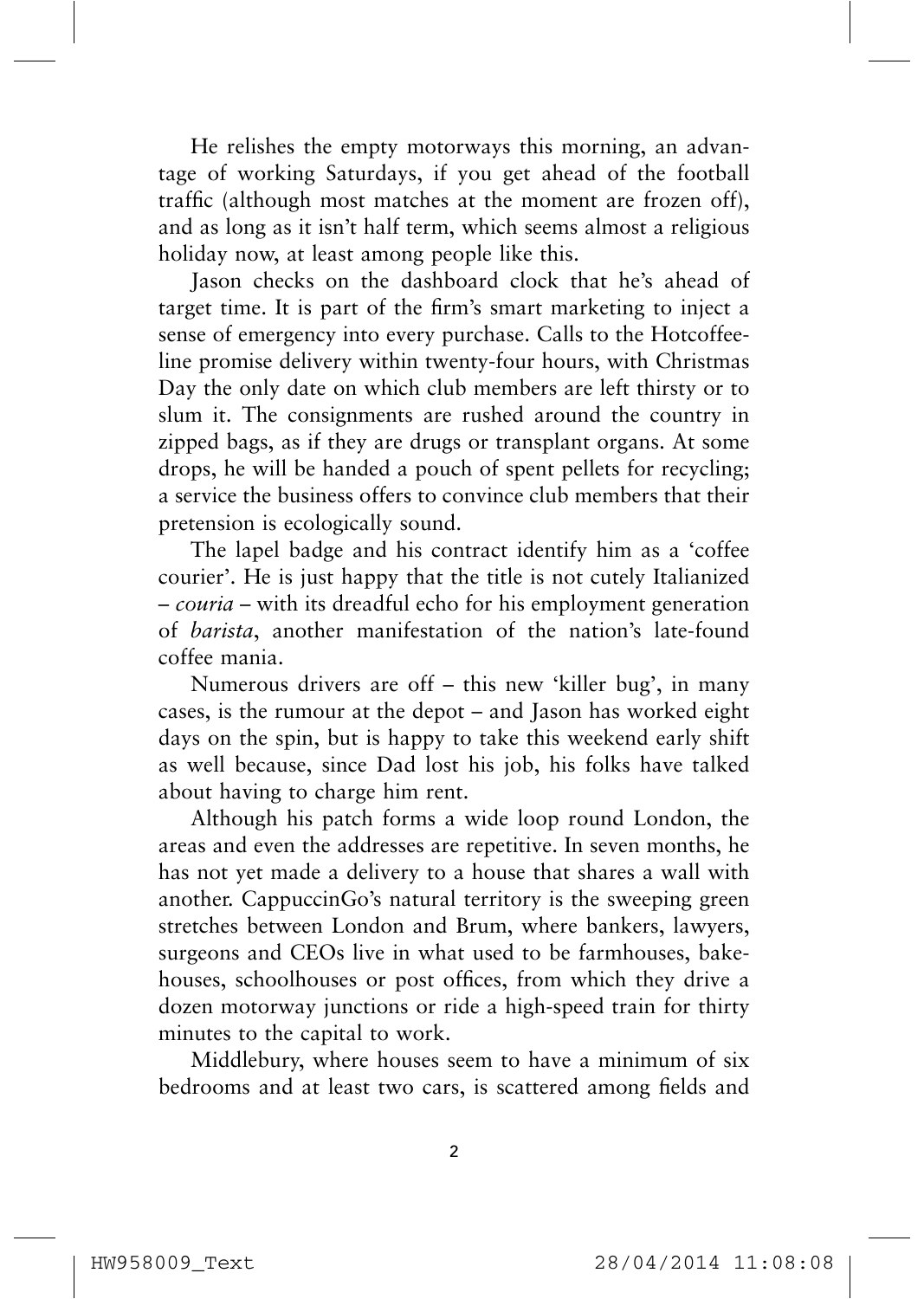hills that give the lie to the radio-phone-in moan that Britain is crowded. Every home is almost a village of its own.

He has four regular clients round here, but this morning it's only the one: a last-minute dinner-party panic, probably. These minted women all look pretty much the same to him, but he thinks this is the fit, flirty one, which would be sweet, although he doesn't really believe the banter in the drivers' room about the customers who don't just want their coffee hot and wet. There's a glammy nanny here as well, although Jason mainly seems to hit her mornings off. That sort of tail is untouchable for him, anyway.

Having almost skinned the side last time, he takes the turn through the lower gate carefully. Looking up the hill, he again thinks that he should have gone into crime rather than driving. His folks talk about him getting his own place one day – and mentioned helping with a deposit, at least when Dad was working – but the idea seems increasingly like fiction.

What did you have to do to get a house like this? A winding, white-gravel drive, screened on both sides by trees, leads to a honey-coloured stone house, two-storeyed and three-sectioned, with substantial wings flanking a central block. Some of the window spaces have been bricked up, a relic of the period in English history when access to daylight was taxed.

These guys have a cylindrical post-box, American-style, at the bottom of the long approach, but, because they are either caffeine addicts or crazy entertainers, their CappuccinGo boxes are always too big to fit. The section of his chit headed 'Delivery Instructions' tells him to take the package up to the house and, if Mrs Snooty-Booty is out, leave it inside the green-doored barn, first on the right in the courtyard. But they won't be out on a Saturday morning which, if his mum and dad are any guide, is when old people do sex.

Opposite the post-box at the entrance to the property is a shield-shaped sign speared into the ground, advertising the name and number of the company that runs the security systems: Rutherford Secure. Matchingly branded metal boxes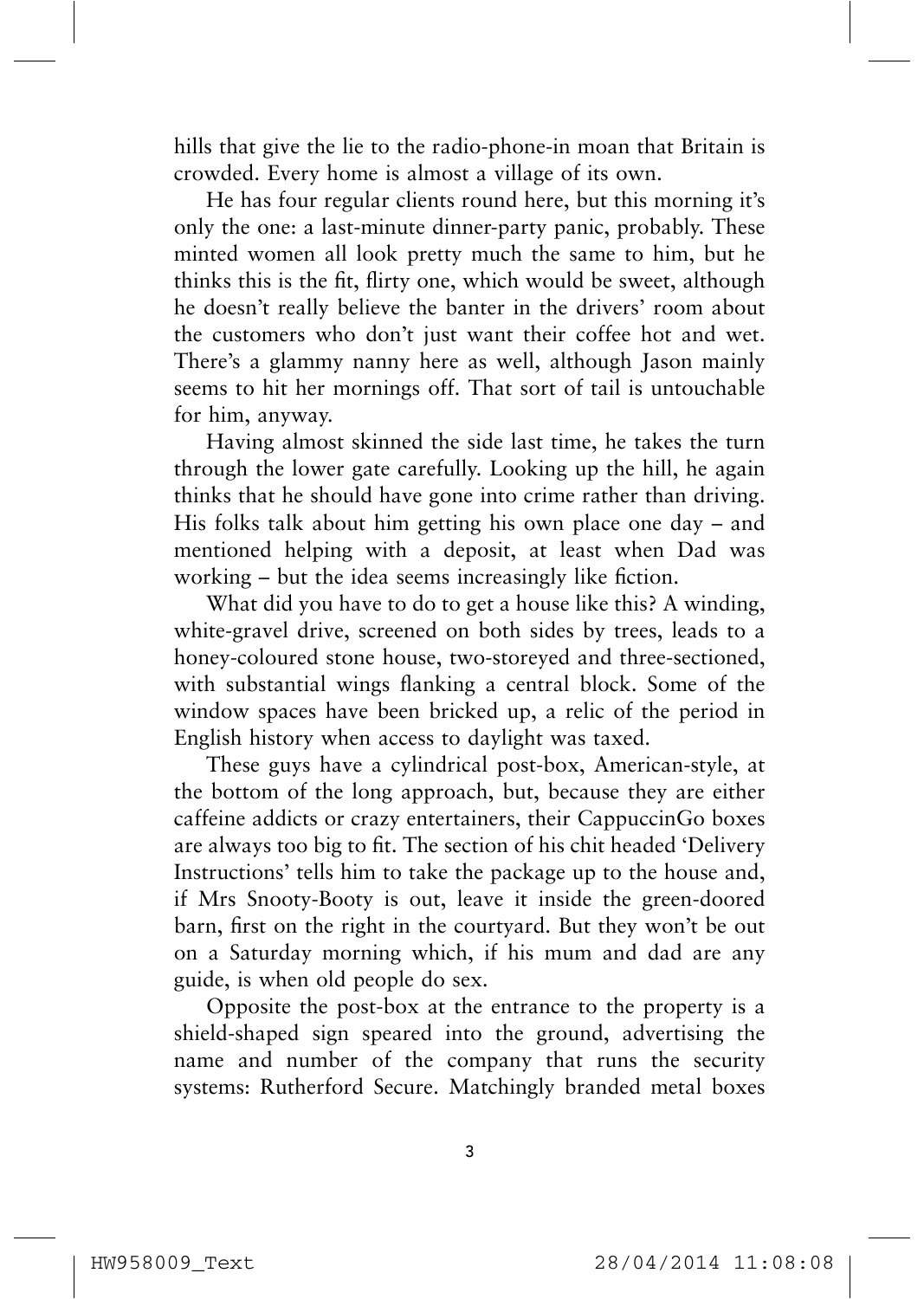flash from beneath the eaves of the main building. Robbers are obviously supposed to see the first logo and abandon the blag.

Glancing sideways, Jason checks that his lanyard is on the passenger seat. A few weeks previously, the company's couriers were given new, more impressive identity necklaces. Apparently, some of his colleagues had been turned away by club-members convinced they were a front for something else. With the havenots increasing in number, the haves are panicking.

It is one of the dogs he sees first. Turning the final curve, the house now in full view to the left, he spots the woolly shape on the verge and suddenly, stupidly understands why this delivery feels different: there has been no little yapper screeching warnings from the house, enjoying his game of comically improbable guard dog. Normally, you can hear barking from the bottom of the hill.

In this job, road-kill becomes as familiar as traffic lights. He gets out of the van and approaches the shape, which looks like a rug left on the grass after an abandoned picnic. The dog's body has lain there long enough to be frosted. An ice-streaked tennis ball lies just beside it. Although British Summer Time begins next month, the mornings, after a stubbornly unfinishing winter, are still raw.

He gently lifts the head, but it falls back, the weight and torpor confirming his stomach-pinching suspicion. Unlike many of his mates, Jason is not obsessed with the forensic shows, watching them only when he is in and there is nothing else on, but he is enough of a sofa pathologist to identify a bullet wound to the head; a single hit, he guesses. The back of the skull. They have Labradors at home, but he is vague about dogs: a westie, is this?

The smack of sadness surprises him. He almost wants to stroke the coat, uselessly thick, white with interlocking whorls of black and ginger. He is imagining it being one of his mum and dad's dogs. That must be how grief works until you have losses of your own.

So he is slow to see the implications of the killed animal.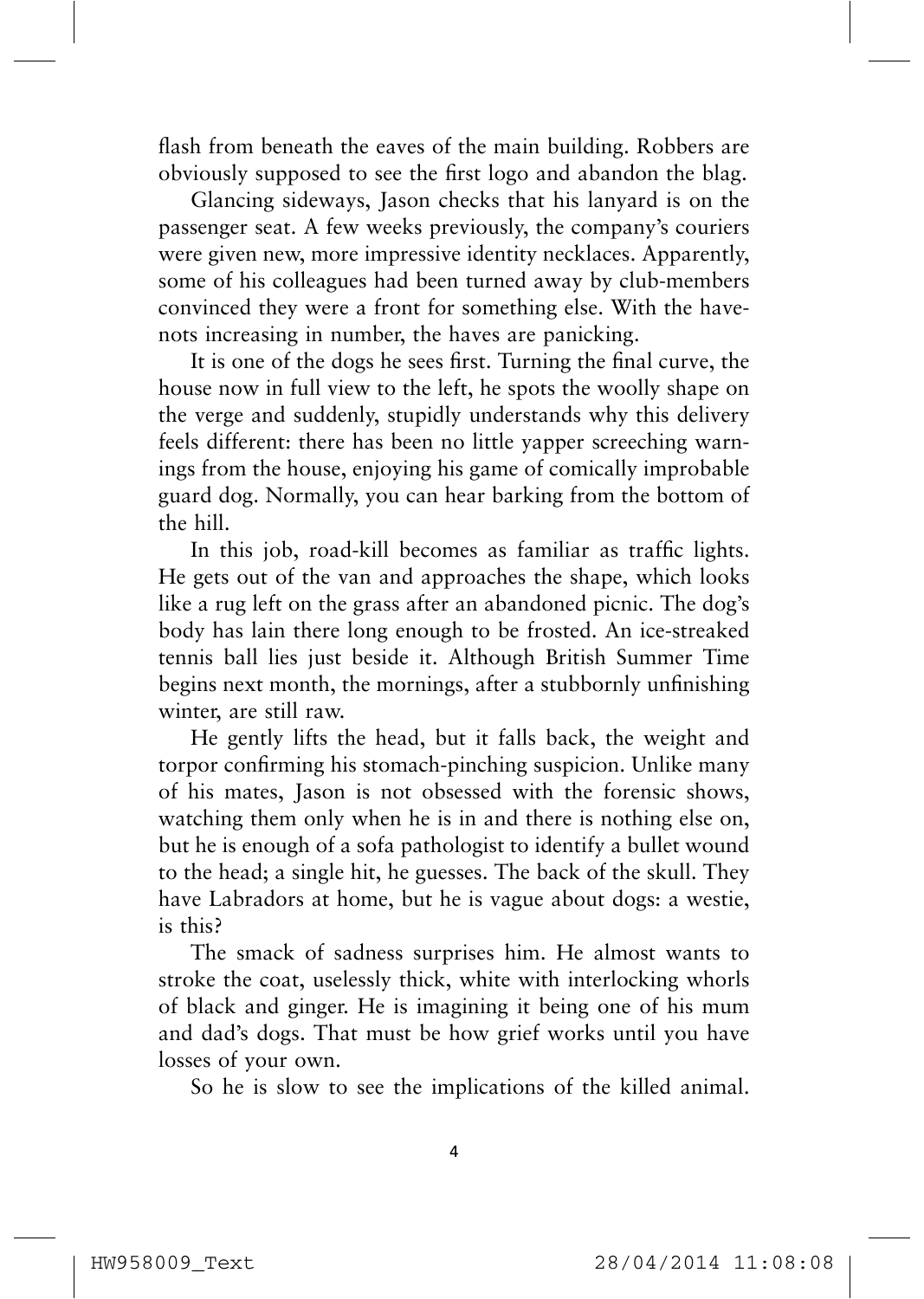Catching up, confused, and frightened for himself, he looks towards the buildings for an explanation or reaction of some kind.

Apart from the nearby neighing – no, almost roaring – of a horse, everything is silent, not only here but across the whitened fields and hills around. From this house can be seen three others that are almost identical, presumably the result of a landowner or architect's pattern two centuries or so ago. They form a wide square, each positioned on a high rise, facing towards each other, like some massive amp system made of stone. The residents are all his clients now, which is no surprise because they seem to have the same kind of stuff. He hopes he never has to pick out the wives, cars, dogs or children in an . . . identity parade. The realization that he may be in a crime scene finally strikes.

He fingers the phone in his pocket, a surrogate gun. Then, out of instinct, or perhaps some buried memory of how a hero behaved in a thriller he watched, he locks the vehicle with a squeeze of the key ring and walks the last part of the drive. In a garden at the side of the house, a rugby ball, a goal-keeper's glove and a basketball are frozen in the grass, like an advert for a Nordic sports channel.

As he walks closer, there's a dark mound beside a flowerbed. He's trying to work out which piece of sports equipment this might be, when he sees that it's the family's other dog, a Labrador, flat and still against the strip-mown lawn, the morning sun catching its black pelt and, like a torch, picking out the ragged red circumference of the bullet hole in the back of the scalp.

All his previous deliveries here have been weekdays, timed for 9.30 a.m., when, the delivery notes told him, the school run was finished and there would always be someone in. He has never seen the husband: probably killing himself to pay for all of this. So he has no idea how the house should be on Saturday morning. He wants to believe that they are sleeping in after a late night with lots of his coffee, and will wake up to discover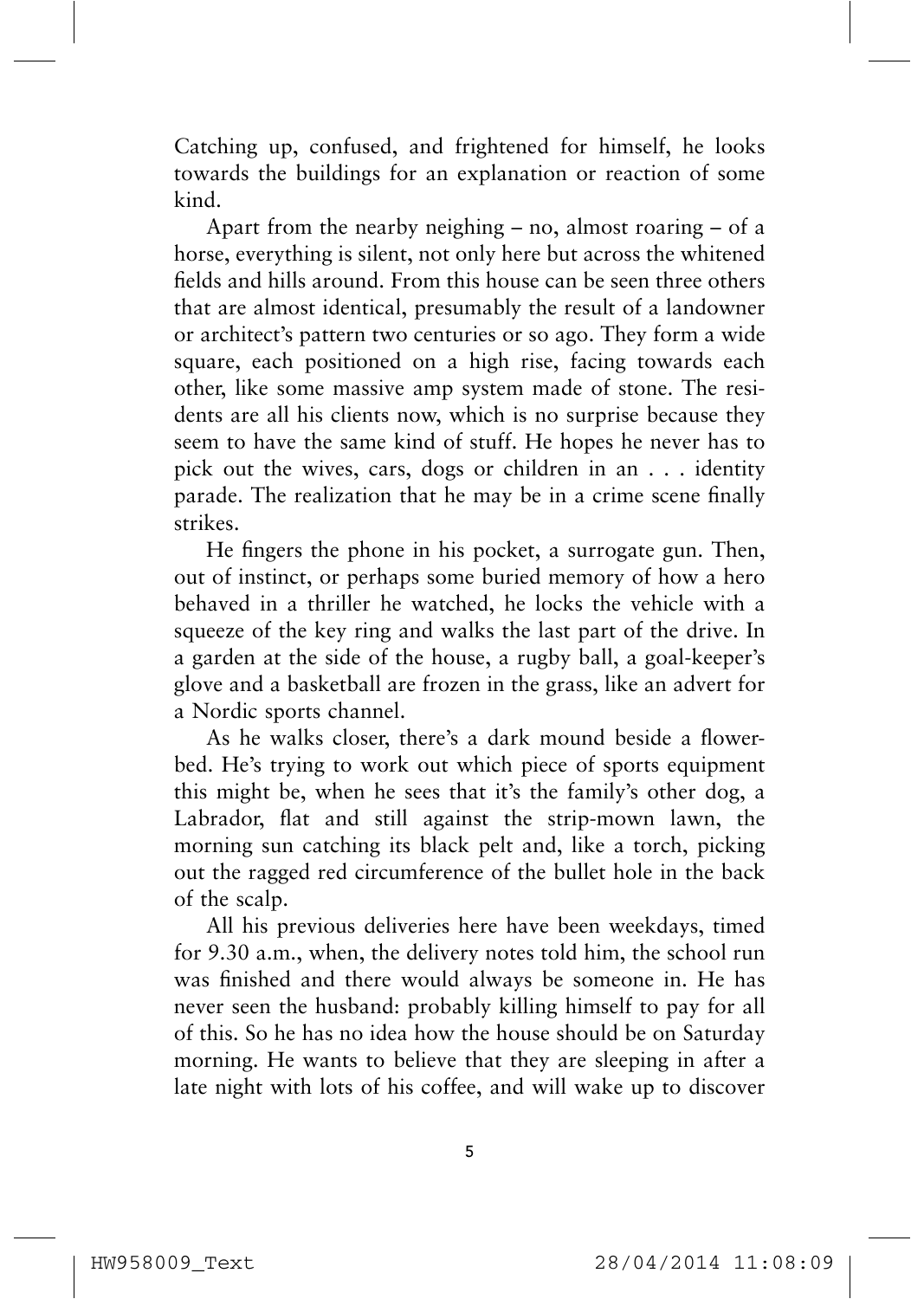that burglars have shot their dogs. But don't you have dogs to stop that happening?

Television has made everyone a semi-detective and he notices that there are three cars – a  $4x4$ , a saloon and a soft-top – on the expanse of gravel beyond the courtyard. Surely even people as fuck-off rich as this wouldn't have four cars, would they? Stepping closer, CSI Jason observes that the windscreens all have the sugar-scattered cake-top look of overnight chill. They have not been driven this morning.

He thinks of banging on the door, but he is an underemployed graduate, a coffee guy, not a cop. Changing his phone contract a month ago, he vaguely read that 999 calls were free. But, until now, this inducement has been irrelevant to him as a consumer.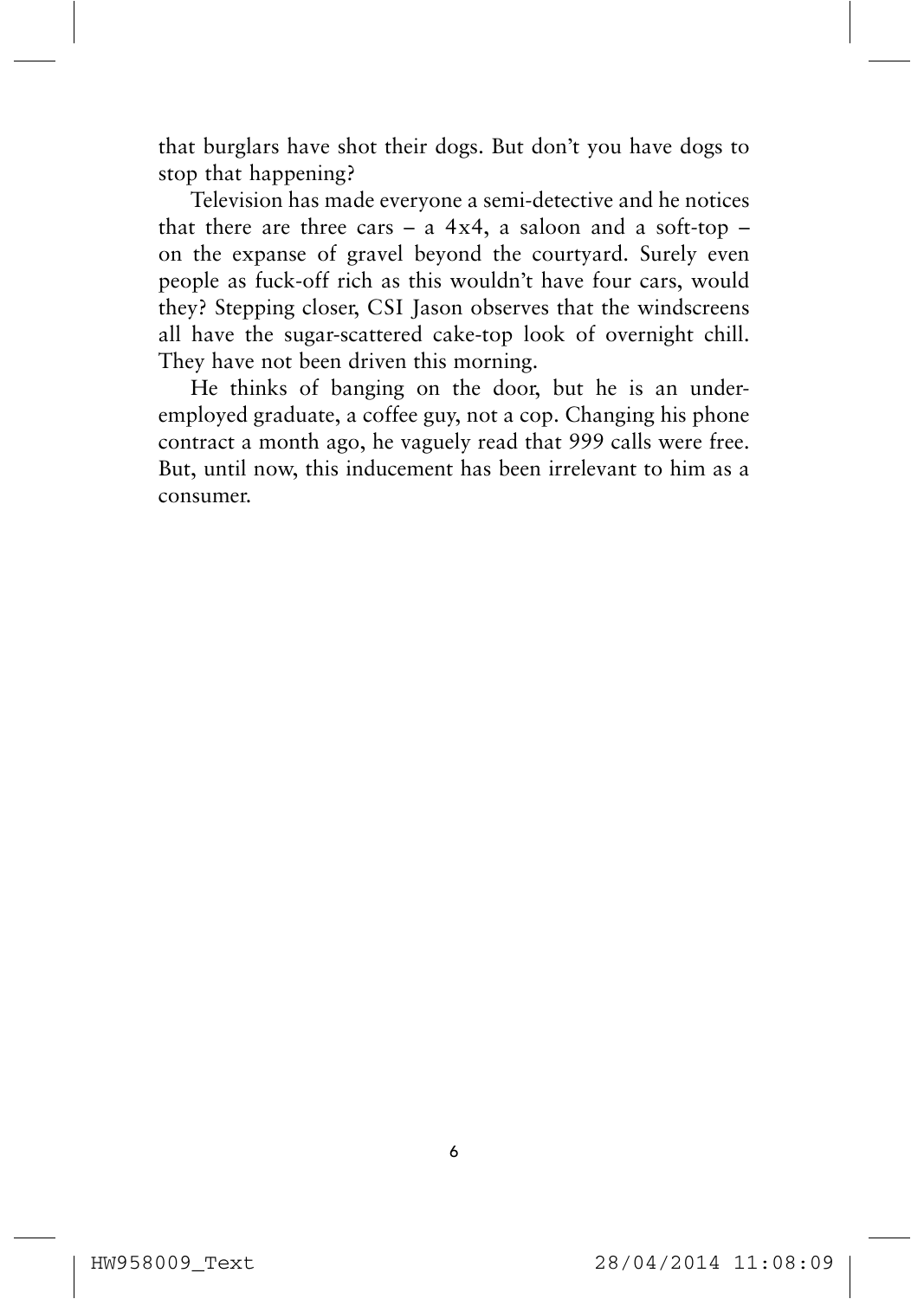## **TWO**

## MEMBERSHIP QUESTIONS

The coffee they serve is horrible – over-stewed and with a strange whiff of piss off it – but Simon drinks it because, on such a short journey, it is the only real perk of First Class. Without his 'complimentary refreshment' – even on these superfast new trains, the language is redolent of the Orient Express – the cost of the tickets on his Visa statements each month would feel even more like theft.

Simon is happy to travel scum class when he's on his own and even sometimes deliberately aims for the 6.25, knowing the others favour the .38. But today the .25 is delayed to 6.44 by signalling problems at Crewe and so Jonny Crossan finds him on the platform.

'Good man, yourself.'

Jonny's standard greeting at the moment involves, for some reason, a hideous attempt at an Irish accent, although Simon is from Northern England, which led his friend for many years to hail him with 'Ow do?'

'Jonny,' he replies.

This is the almost daily station-ritual between them, accompanied by a mutual head-jab.

'So, what's this, Lonsdale? Have they Daleked that it's in reverse formation this morning?'

Simon knows exactly what Jonny is getting at but says: 'What?'

'You're standing down the pleb end, chummy.'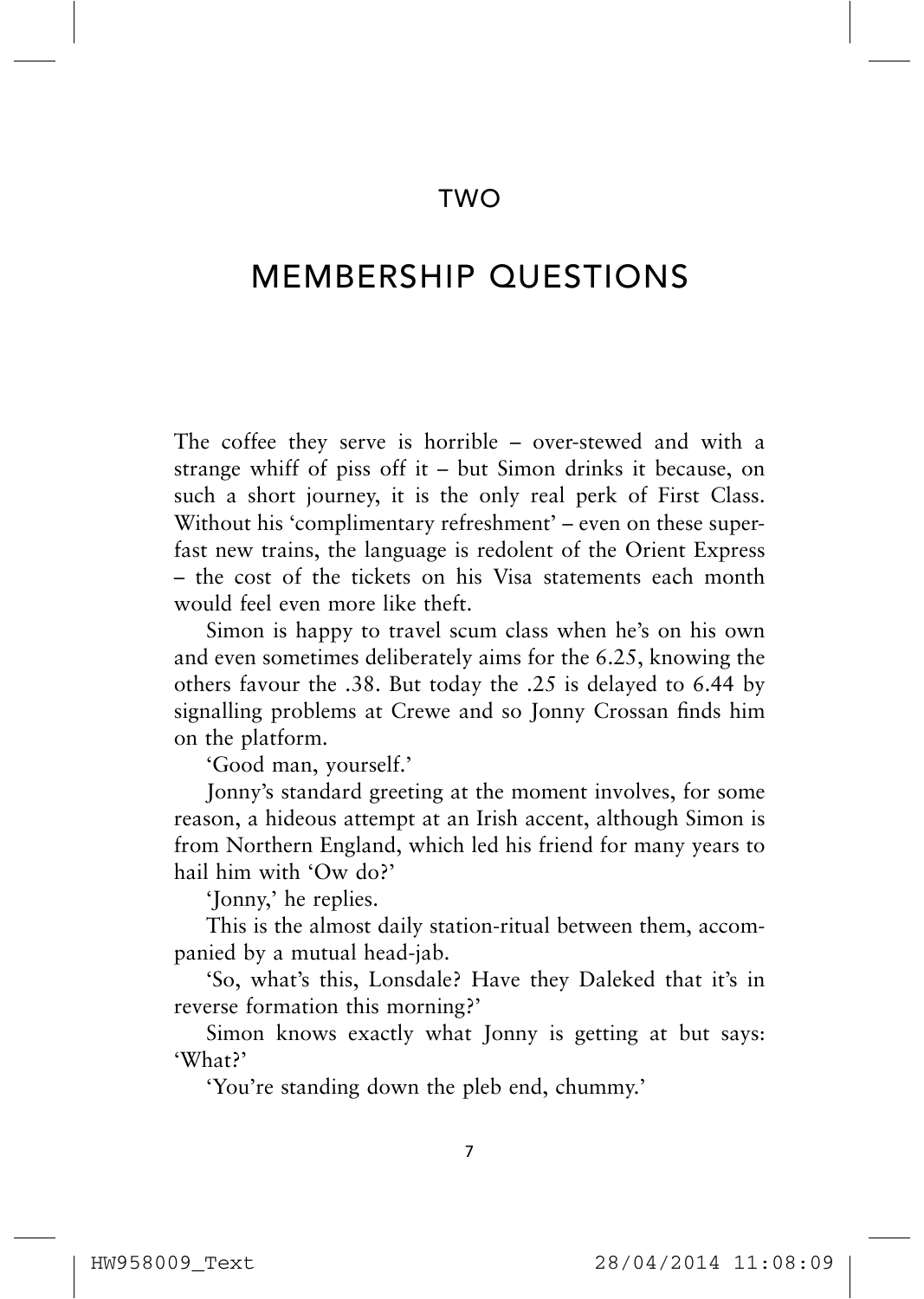'What? Oh, yeah. Bit of a fight with the alarm clock this morning: not quite in gear.'

'The prosecution accepts this submission. If one had spent the night in bed with Mrs Lonsdale, one would not have slept much either.'

Jonny's coveting of his friends' wives is such a part of his repertoire that Simon merely rolls his eyes and follows him to the Gold Zone, where they are surprised to find Max Dunster. Max doesn't often travel with them because his factory is a ten-minute drive – five at the speeds he likes to go – from Middlebury.

'Your Highness!' Jonny Crossan booms up at Max. 'What matters in the capital?'

Max is standing with his mock-military stiffness at the place on the platform where the First Class carriage closest to the buffet car is most likely to open its doors. It is the mark of alpha commuters to know the stopping spots, although there are mornings when they have to keep their nerve when a sizeable queue forms beside an unexpected section of the yellow safety line and the fear sets in that they have missed an announcement that others heard. But, generally, barring a late switch of trainstock, their positions will be vindicated.

'I've a meeting at the bank,' Max tells Jonny, who asks: 'Oh, dear. Smacked-botty time?'

'On the contrary. I wouldn't be surprised if the buggers want to borrow money from *me*.'

Jonny looks around the platform, his head swivelling as ostentatiously as a presidential bodyguard, then declares: 'Missing member of the Monday Club alert! Where's Tom Rutherford? Has he texted excuses to anyone? Certainly not to me.'

Simon and Max shake their heads. Max's careful anticipation of the length and formation of a Virgin Pendolino pulling in at platform 4 puts them on the train first and, though the redeye from Manchester can be crowded, they nab an empty four with a table. Simon, who is prone to claustrophobia in trains, planes and theatres, stands back to let Jonny take the window.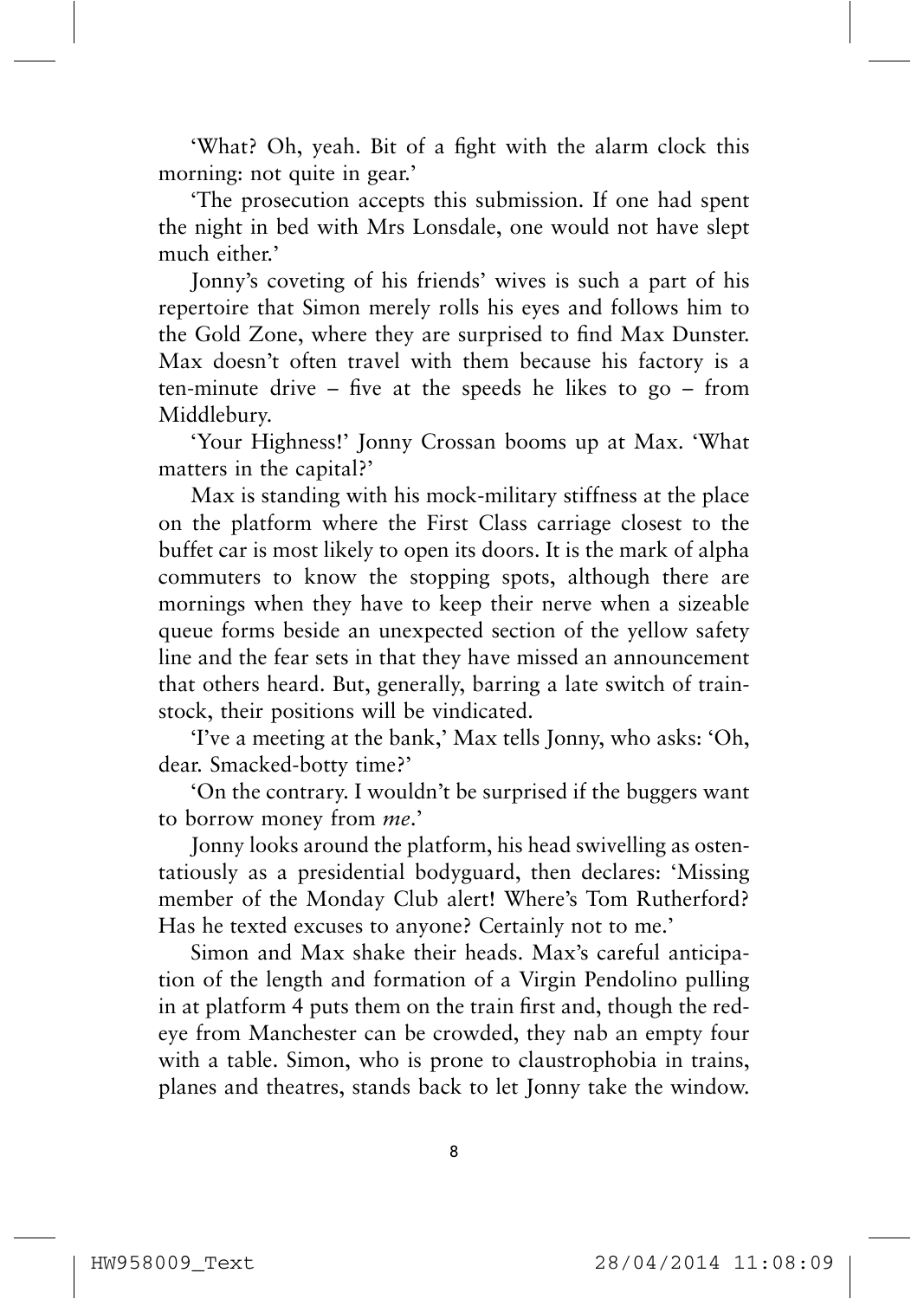Max, because of his height, also likes an aisle and so they leave the other window seat empty.

'Room for a small one?' asks a voice from beside and above.

'Speak for yourself, cock,' says Jonny. They all look up to see a squat, stocky guy who is not a regular member of the travelling squad, but an occasional sit-in if the seats fall that way. Simon can never remember his name: Nicky something? Max stands, as usual cracking his head on the luggage rack, to let past the mystery voyager, whose shape gives him no plausible claim to leg-room.

'Shouldn't you lot be travelling in the chav carriages to show us all you're sorry?' Jonny teases the new arrival, who good-naturedly parries: 'Yeah, yeah. Could we have a Be Nice To Bankers Day? I'd be surprised if any of you lot are going to be *Guardian* Person of the Year.' Sardonic vibrato on both *Guardian* and *Person*. Then, holding out a hand to Max: 'Nicky Mortimer. I think we've occasionally met here on the dawn treader.'

'Max Dunster,' comes the confirmation. *Nicky Mortimer,* Simon thinks. Copy that for future reference. Silent, he imagines himself as a camera, cutting between the speakers.

Jonny: 'Max is going for a spank from the bank. Don't know if it's yours?'

Nicky: 'Oh. Who are you with?'

Max: 'Well, in this instance, Cooper Macauley.'

Nicky: 'Classy. Want to split a taxi to Belgravia?'

Max: 'Oh, er, yeah, sure. You're in Belgravia as well?'

Nicky: 'HQ is.'

Max: 'Who are you? As a bank I mean?'

Nicky: 'Well, more corporate finance, really. Robbins Schuster Geneva.'

Max: 'Right. Nice.'

Jonny: 'Is it just me or has this train *stopped*?'

Like lab rats, the commuters have learned to distinguish the meanings of different sensations. A repeating screech is the result of someone pressing the disabled help button in the loo,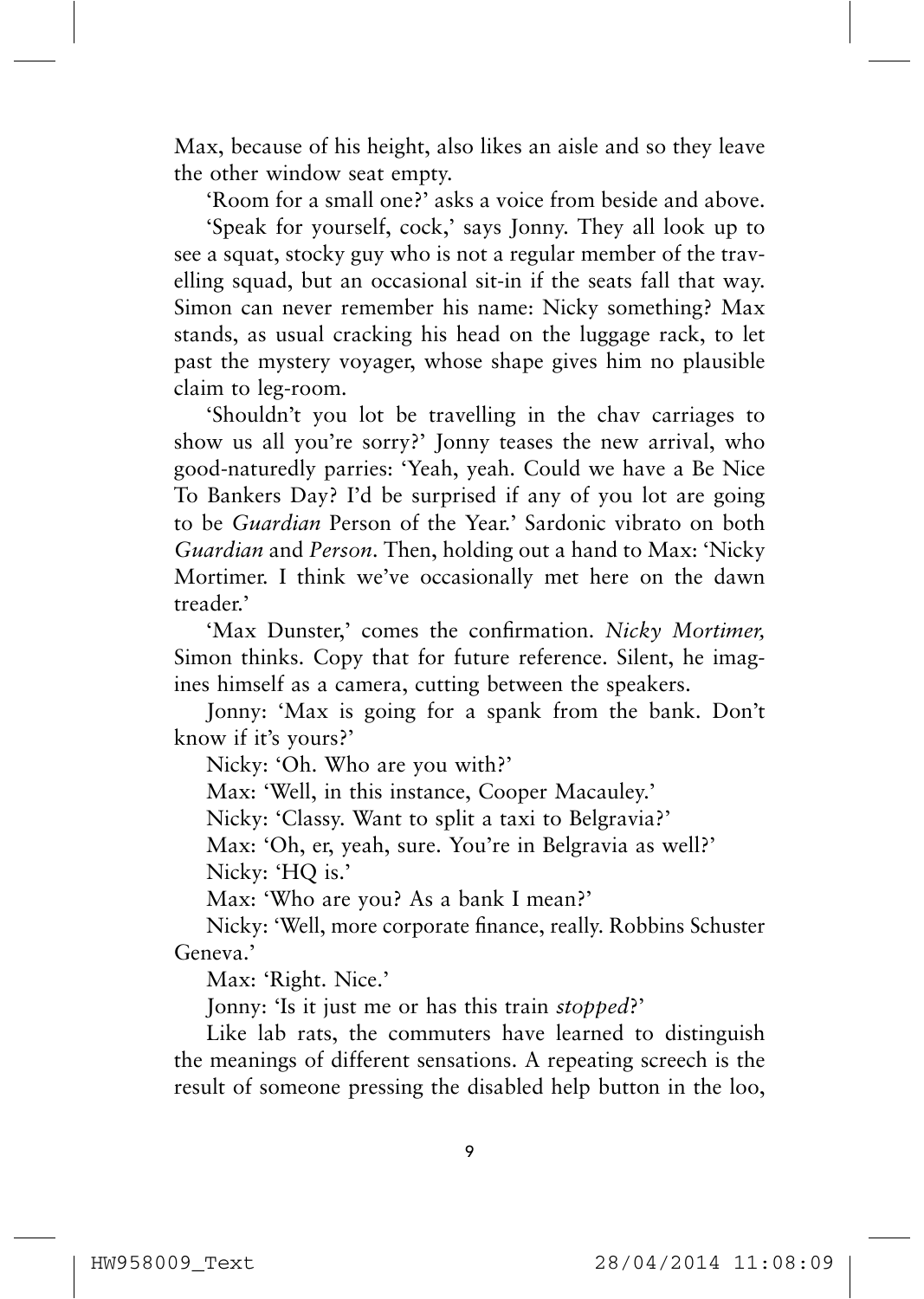usually an able-bodied person trying to flush the bog or dry their hands; a single ping followed by static indicates an announcement from the artist formerly known as the guard, now the train manager.

Who says: 'As you've probably noticed, ladies and gentlemen, we're currently held by a red signal. And I regret to say that we could be here for quite some time.' From along the carriage, the sigh of meetings, deals and earnings stalled. 'The reason, I'm afraid, is a person under a train at Watford Junction.' Another low moan of disapproval at the thoughtlessness of the corpse. 'I'll keep you updated when I have any further information. In the meantime, thank you for your patience and cooperation. The buffet is open in carriage G and a complimentary beverage and hot-and-cold-breakfast sandwich service will be coming through First Class.'

'I've got a case conference at eight,' complains Jonny.

'I am right, aren't I,' Simon asks, 'that they used to say "an incident" or a "fatal incident"? I think "person under a train" is quite recent, isn't it?'

'Very much so,' Max agrees, only half-lowering his *Financial Times*. 'I assume it's to stop people abusing train staff in the way that those posters at stations ask us not to.'

'I'll tell you why it is,' Jonny joins in. 'One is supposed to feel sympathy for the fucker who jumped under the train. Which, as you can probably guess, one doesn't. It's absolutely their *yuman right'*' – the words satirically inflected – 'to do themselves in, but I propose this: they stick to pills and whisky, we get to London in the advertised thirty minutes.'

'Am I right in thinking you're a barrister by trade?' asks honorary club-member Nicky . . . (shit, he's forgotten his surname again – early mornng or something worse?), in the tone of probing an improbability.

'He is,' Simon smilingly confirms. 'I always say, if I ever kill anyone, I wouldn't ask Jonny to defend me and pray he wouldn't be prosecuting. Actually, I met a British Transport Policeman at a dinner party . . .'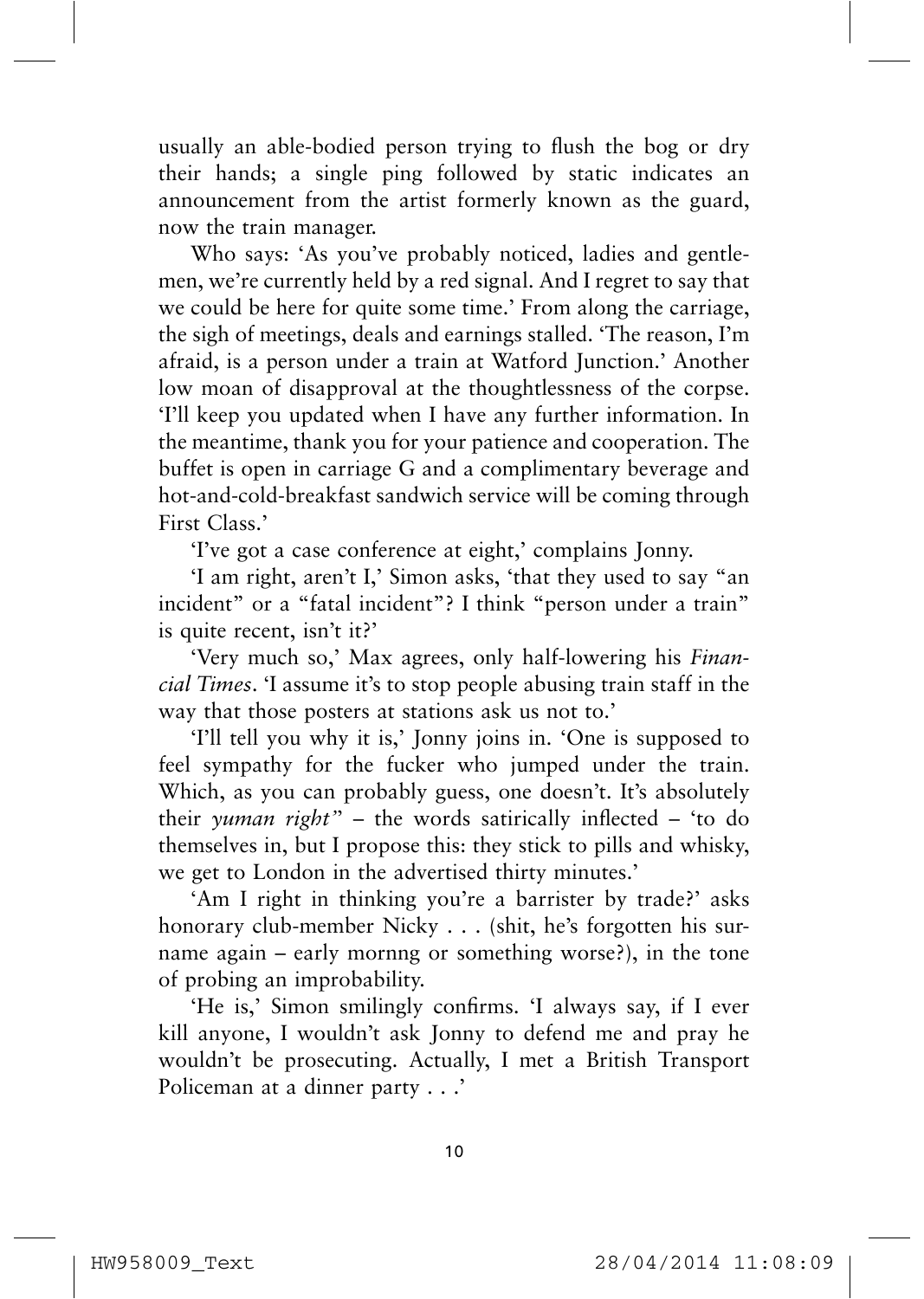'Exciting social life you have, Si.' Max from behind the paper. 'Thank the Crucified Christ you didn't ask us to that one.'

'No, seriously . . .' Simon blames *Top Gear* for the fact that so many British men now regard conversation as violently belittling banter. 'What he said was really interesting . . .'

Max makes snoring noises from behind his pale-pink barrier. Jonny says: 'I'll be the judge of that, Lonsdale.'

Simon continues: 'According to him, Monday morning and Friday evening are the hot-spots for railway suicides. They're the rush hours that cause maximum disruption. I suppose because people have more to get in for or more to get home for. So it's a sort of last swipe at the world you hate.'

Nicky Who, a far better audience for Simon's story than his usual co-commuters, nods: 'So you can bugger up thousands of people for a couple of hours. I wonder if that's true across the world or if it's a British thing.'

'I'm only interested in the ones on this line,' Jonny says, with that little flicker of camp he has when rattled.

'The Virgin suicides!' declares Max.

Simon is surprised and impressed by the reference: 'I didn't know you read books.'

'What's that?' Max lowers the paper. 'I didn't know it *was* a book.'

'I wonder, though. Do you think it *is* that?' this Nicky asks.

'Do we think what is what?' barks Jonny.

'That people jump under trains on Monday mornings and Friday nights to inconvenience other people? What if that's when someone feels most vulnerable? Another Monday morning without a job; another weekend to be spent alone . . .'

'Interesting,' says Simon, who thinks it is. But Jonny mocks: 'Thought you were a banker, not a social worker!'

The tannoy peal again, then the train manager crackling: 'Ladies and gentlemen, I've just been informed that we can expect a delay of at least another hour, while the body is removed from the track.'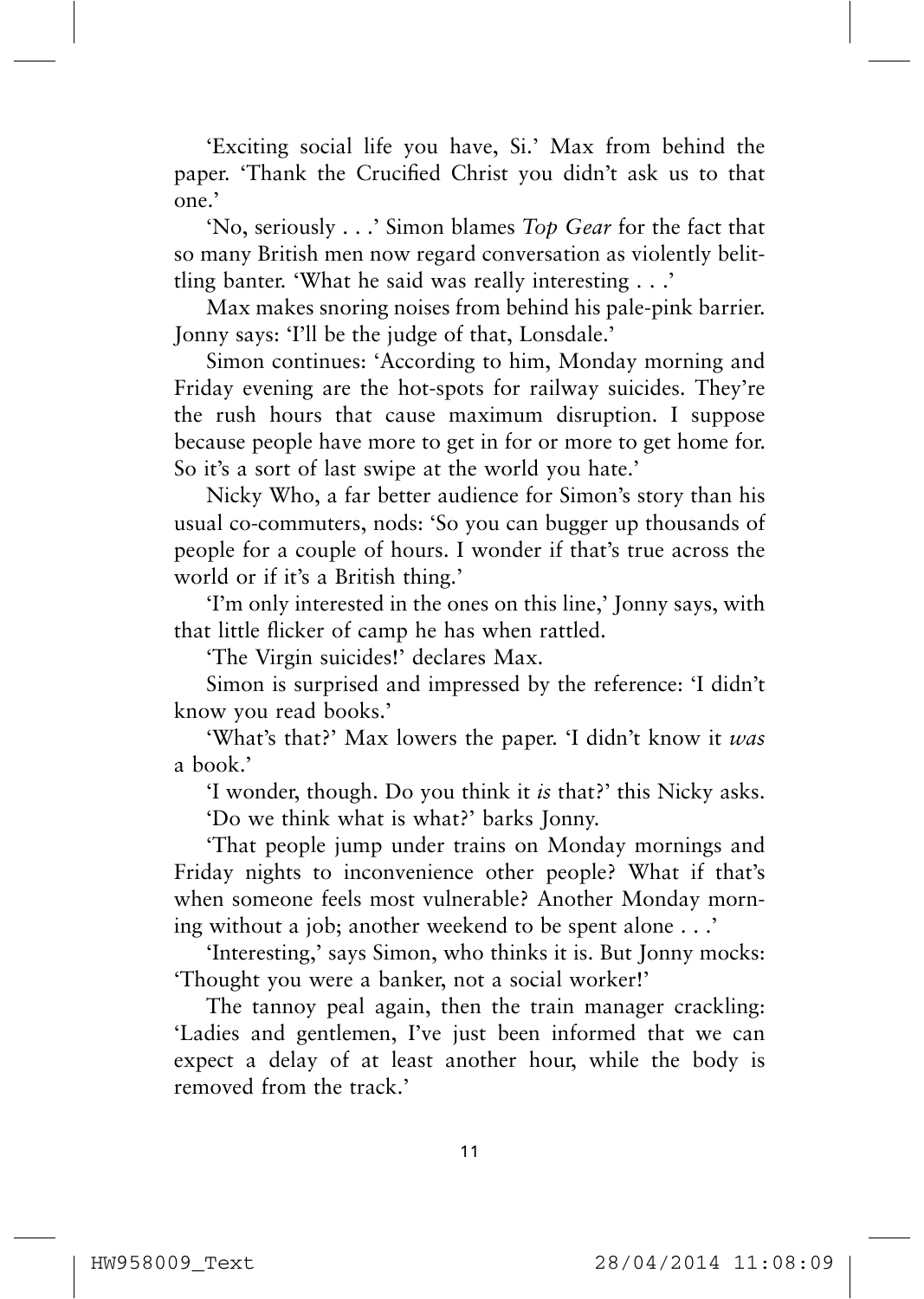'The body!' Max says. 'What is this? Snuff Rail?'

Mentally rewriting schedules, most passengers groan, then, as they alert their workplaces, the carriage fills with finger-tapping and ear-splitting voices, amplified by mobile over-projection and hands-free headsets.

Once more, the tocsin and the boxy sound: 'Ladies and gentlemen, train manager again.' The callers pause for more information to relay. 'Okay, we've had a message from Control. We're going to be pulled backwards to Leighton Buzzard and then come into London on the slow track. We'd hope to give you a revised arrival estimate in the station . . .'

His apologies for any inconvenience caused are drowned out by passengers bellowing revised arrangements into phones.

'They'll probably charge us extra for the backwards leg,' the guest member predicts.

It is at this point that Simon realizes he has a second-class ticket. Surely, though, there will be no inspections on a train that is travelling late and in the wrong direction.

Max has scrunched his newspaper under the seat and opened up his MacBook Pro on the table. The latest model, of course; he goes through laptops as others change socks. Its lightweight frame looks fragile under his huge hands. Jonny is pulling the ribbons off a legal brief, until Max says: 'Oh, Jonny. Message from the Management. A feasibility study has been done on Marrakesh.'

Spinning on the shiny table-top, the computer reveals a screen scattered with rectangular images of blue skies, pink sunsets and red-bricked palaces.

'Bit steam-age that, isn't it, Max?'Jonny teases. 'I expected you to have an iPad Retina wotsit.'

'Oh, I have. Shipped one in straight from the States. Just, boringly, the figures for today are on this and I haven't zapped them over. According to blogs, and people who've been, the smart move is to stay in what they call a *riad*.'

'That's exactly what *we* did,' says Nicky is-it-Morton? but is ignored as Max continues: 'What used to be top wallahs'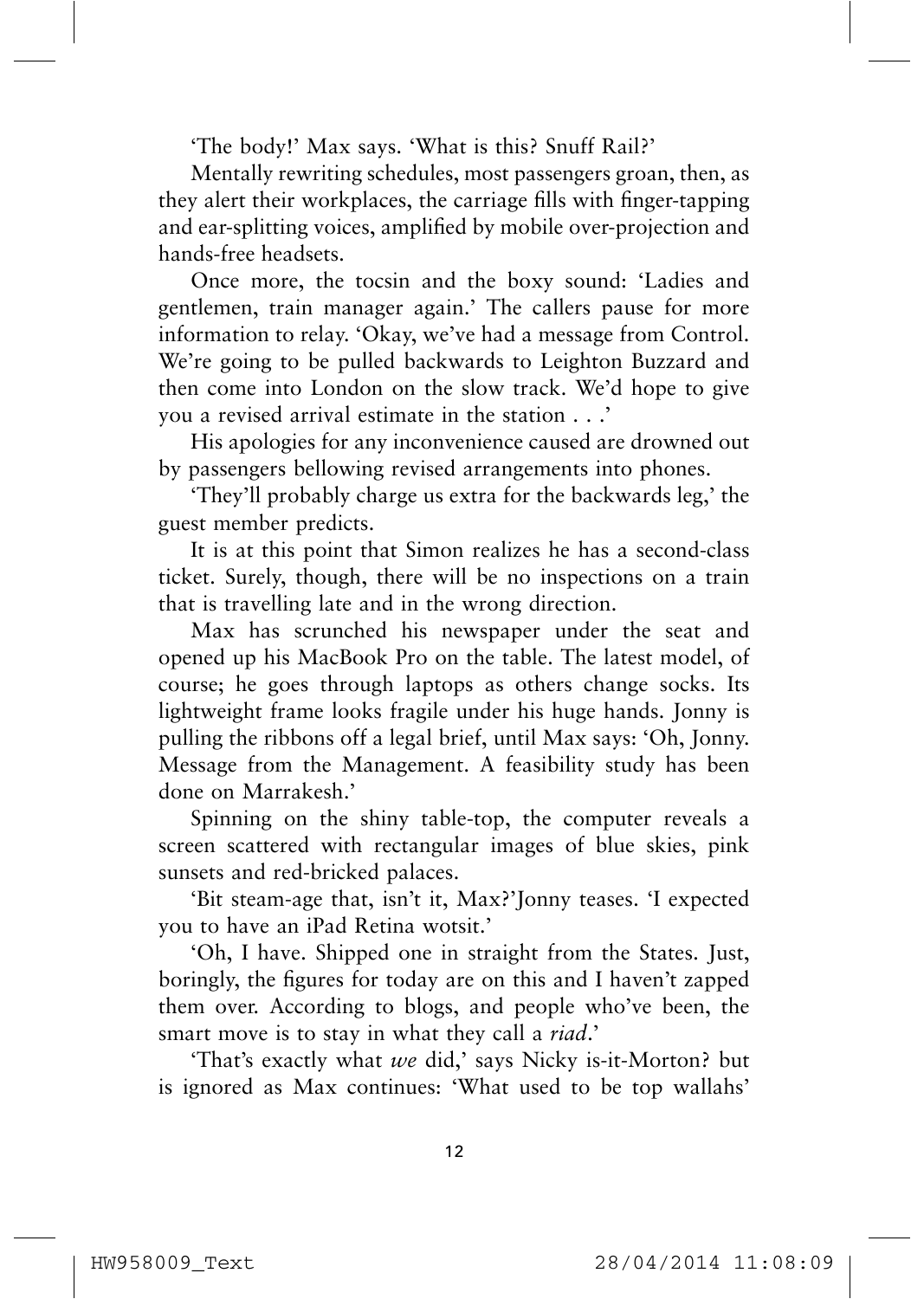villas turned into small private hotels. Pop out Friday lunchtime – three hours down the same time-zone, so no lag – stay in one of these and come back Sunday.'

Jonny nods vertically, chin up and down very straight, like a boxer being knocked about: 'Looks just the ticket for Libby. Shop until she drops in the souk and so on, while we chaps seek out the belly-dancers. Are there *lap*-belly-dancers, do you reckon? Libs has got a thing about bringing carpets back. I said we've already got them wall-to-wall, darling, and we've only got two feet each, but you know.'

Simon tries to look uninterested, skimming through his roll of newspapers, but that old word 'clubbable' was made for Max: 'Hey, Simon, why don't you and Tasha come along? The Rutherfords are already signed up. It's the last but one weekend before Christmas.'

'For some reason, those dates ring a bell,' says Simon, although they don't, adding, 'I'll talk to Tash tonight,' although he won't.

'Come on, Simon,' Jonny yells at him. 'You – and especially Mrs Lonsdale – must be there. It's a state visit of The Eight.'

The sensation of being pulled backwards, even slowly, is disconcerting, like the reverse leg on a theme-park dipper that sets you up for the dizzying drop.

'Tickets and passes from Milton Keynes, please,' comes the voice from behind them. Like all those who speak for a living, the train manager has a variety of tones: clear but contrite for the delay announcements, courteous but firm for what is now called 'revenue protection', previously the inspection of tickets.

Jonny and Nicky flash their First Class season tickets quickly and coolly from their wallets, as if they are police IDs. These are received with gentle gratitude, as is Max's machine ticket, although it is scribbled on to prevent him re-using it fraudulently. Simon is already muttering 'I, er, need to . . .', hoping for deafness or discretion from his friends, when the ticket guy says: 'You'll need to upgrade this, sir?'

'Er, yes. I realize. How much is it?'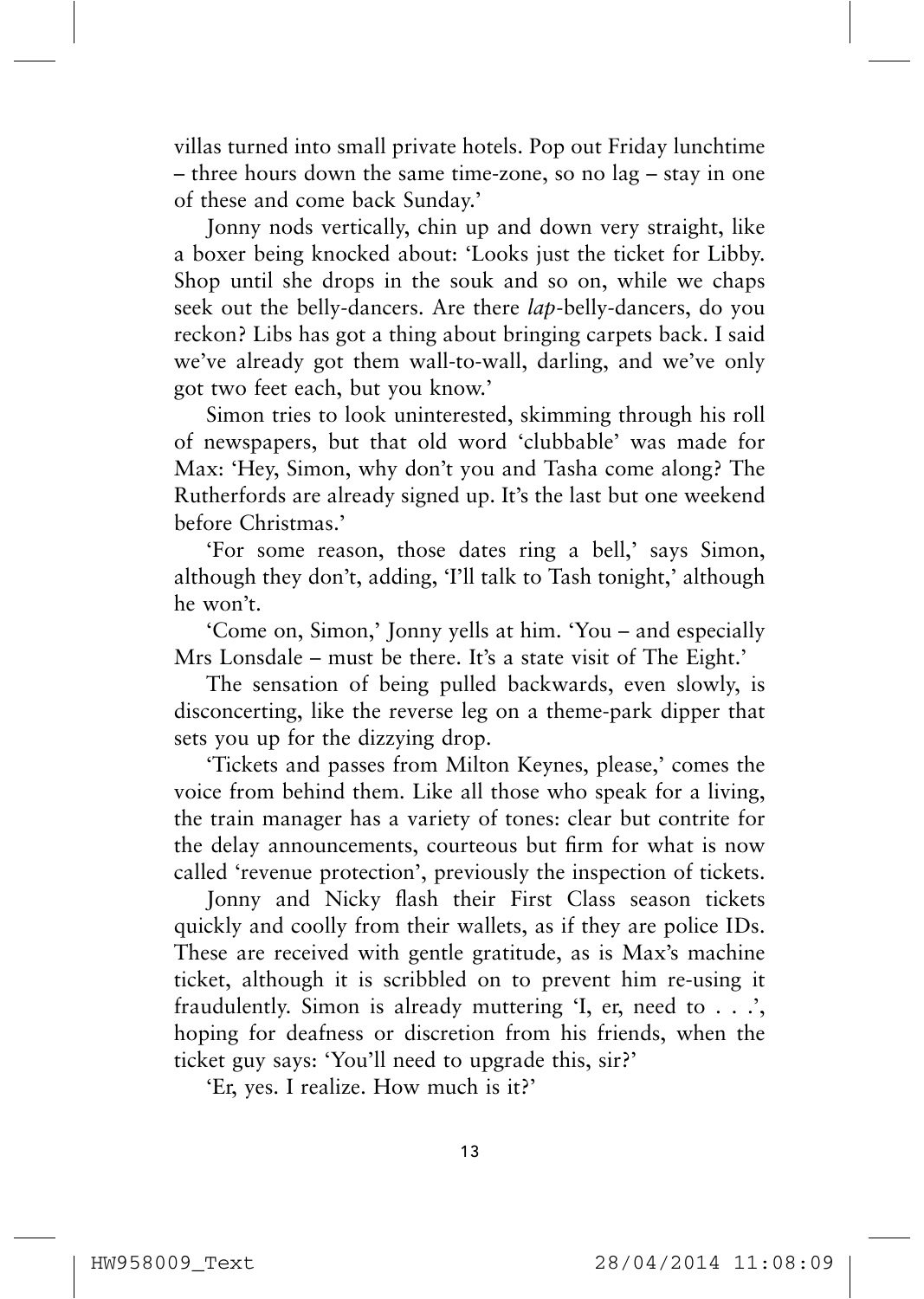Jonny and Max stare with icy surprise at the imposter. Simon has a sense of how South Africa and Berlin must have been in their decades of division.

'The difference is sixteen pounds, sir. How will you be paying?'

He reaches for the credit card first but it has been used already once at the ticket machines that morning, and payment for a second journey so quickly is the sort of 'irregular spending pattern' that might trigger a stop on payments. If his card is rejected in front of Max and Jonny, and even the relatively disinterested Nicky Mortimer, Simon will need to become the line's second suicide before breakfast. He is not, though, completely sure how solvent the debit account is.

He risks it. The gap as it bleeps through the reader feels like waiting for the opening of the result envelope on a TV talent show.

'That's fine, sir. Here's your new ticket and receipt.'

With the revenue-protection officer gone, the pack-leaders yap at him.

'A steerage stowaway!' hoots Jonny. 'Explain yourself, Lonsdale!'

'I'm not angry, Si, just disappointed,' adds Max, mockheadmasterly.

'I was getting the earlier one, but it was delayed. I knew you guys wouldn't be around, so what was the point of being here? To be honest, I only travel First for the company, not the coffee.'

'I'll grant you it's not Club CappuccinGo,' says Jonny. *Please*, Simon prays silently, *don't start up about the fucking Rajasthani macchiato you've got on trial.*

'Work hard, play hard, travel fast but soft,' says Max. He has a way of speaking like a sports coach or motivational guru.

'I do keep thinking it's a ludicrous expense,' says, yes, got it again, Nicky *Mortimer.* 'On a run as short as this, what are you really getting for your buck?'

The others look at him as if he is a foreigner who doesn't speak the language.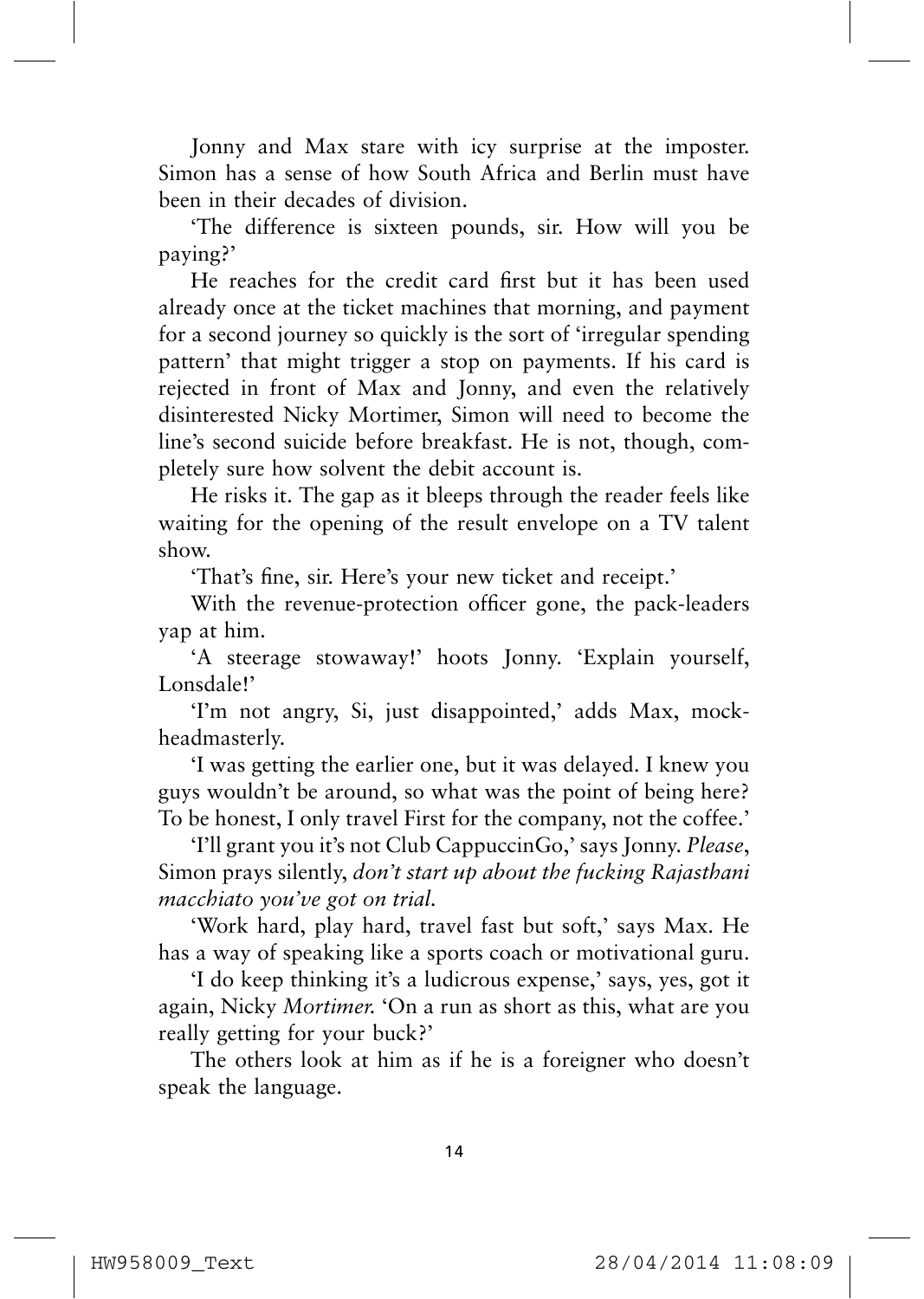'Bugger this for *un jeu de soldats*,' announces Jonny. 'I'm going for a Smedgewick, if I can work the damn doors.'

Simon stands to let him clamber out.

'What's a Smedgewick?' asks Mortimer. 'Some sort of sandwich?'

'Good Lord, I hope not!' guffaws Max. 'It's what Crossan calls a number two. He's one of those chaps that has his own words for things. A tip from me: if you happen to know someone called Dobson, don't ever tell Jonny you've shaken his hand.'

After travelling several miles backwards, they are shunted, spilling the disgusting free drinks across the table, across to the slow track for another assault on London. If the person under the earlier train chose their time of death in order to bugger up the lives of those who survived, the strategy has been impressively effective. Simon texts the office that he will definitely miss his nine and will let them know about the ten.

\*

There was an article in the *Telegraph* about one of the smarter supermarket branches somewhere banning shoppers from entering the store in their pyjamas. Apparently some people – from an estate, you'd guess – were coming to the shop direct from bed or, more likely, staying in their sleepwear all day, trackies and hoodies a 24-hour outfit now. Even the nuns at school were rumoured to change into a different shapeless garment at night.

So Tasha's just a little worried about going into her shop in her gym stuff. Even though she's wearing a smock dress and cardigan over her shorts and t-shirt, she has got her trainers on (too much hassle to be changing in and out of heels at the club, although some of the other girls do) and, while they're clean and white and Nike, they are still just, as they used to say at school, pumps.

Actually, the more she thinks about it, how are estate trolls who spend all day in their pjs able to afford to go to a shop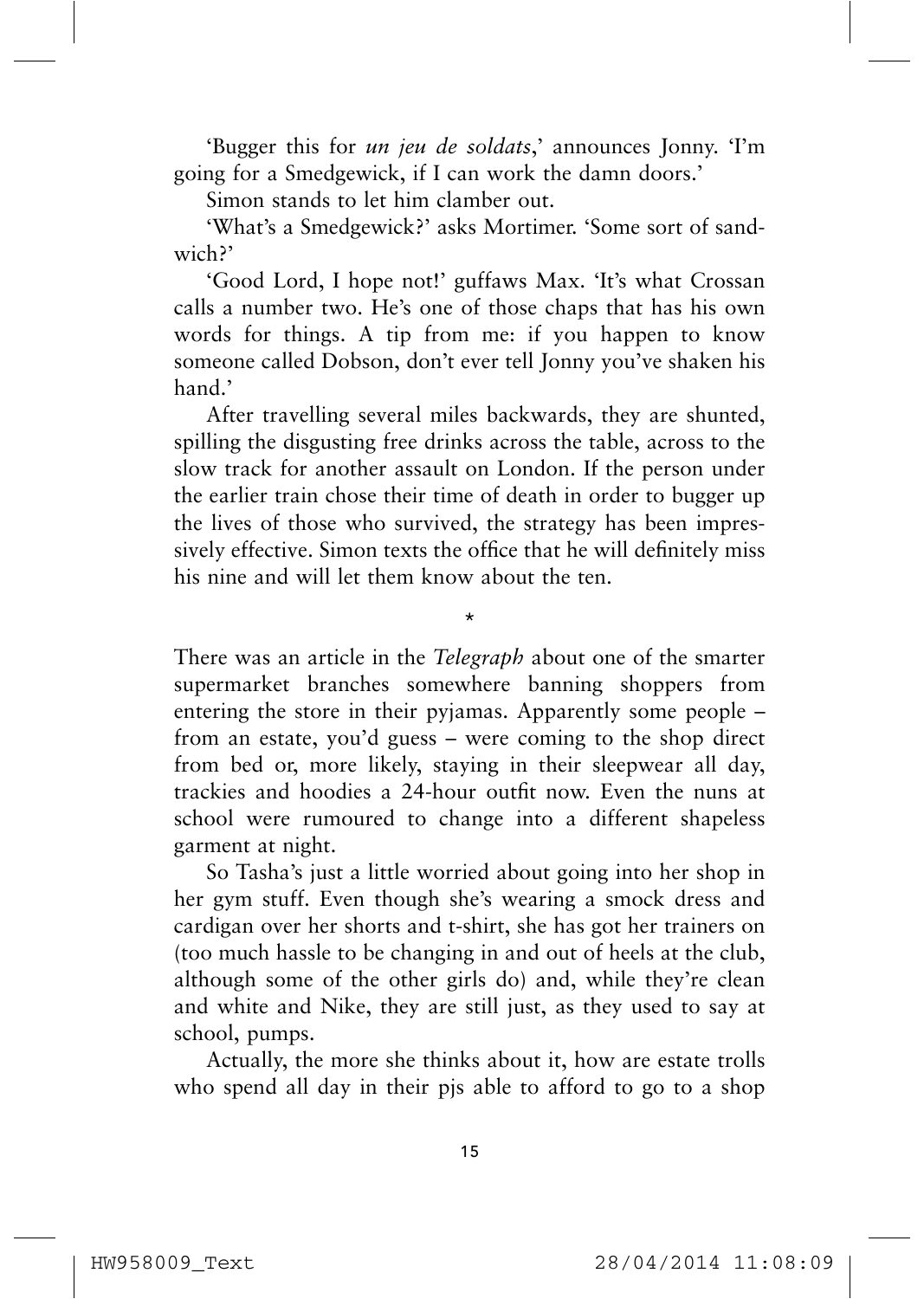with a dress code, anyway? Benefits, it will be. Shocking when you think that even she, when Simon has been giving her an especially hard time about the finances, sometimes has to do the weekly shop in Tesco for a while instead, which just isn't the same, although, oddly enough, it's the only one of the supermarkets to have baguette-holders on the trolleys as standard.

From the long shining line under the porch beside the cashpoints, she takes a trolley. Unlike the other food shops, hers doesn't chain them together or require a pound coin as deposit. It's a sign that the shop trusts its patrons and the community, although you do sometimes see one abandoned on the grass beside the bypass, ridden as a pikey-bike through the night.

The guilt tin at the door today is holidays for disabled children. Officially, Tasha's deal with God is that she donates for diseases she might otherwise get and becoming a disabled child is one of the few medical plotlines definitely closed off to her. *You could still end up with a paraplegic kid, though, with Josh and Henry playing rugby, and Polly driving now.* She drops in a pound coin, and then a second because one of the alternative lives she has been most grateful to avoid is as the mother of a son or daughter with something wrong. God forgive her, but she flinches when she sees some mum wheeling along a great lolling teenage lump. How do they keep up those brave smiles?

'Bless you,' says the collector. Tasha wonders if she has a crippled child herself.

The double entry doors slide apart. Tasha stops at the Shop-and-Scan stand and swipes the joint-account debit card smoothly down the black plastic slot on the right. After a few times now, she's got the angle of entry and the speed just right – the newbies stand there frustratedly putting the card back in again and again, like those elderly American tourists you see looking baffled outside hotel rooms with plastic keys – and, at the first time of asking, the screen in the middle scrolls out the greeting GOOD MORNING, MRS NATASHA LONSDALE and one of the hand-sets at the bottom of the rack starts to flash and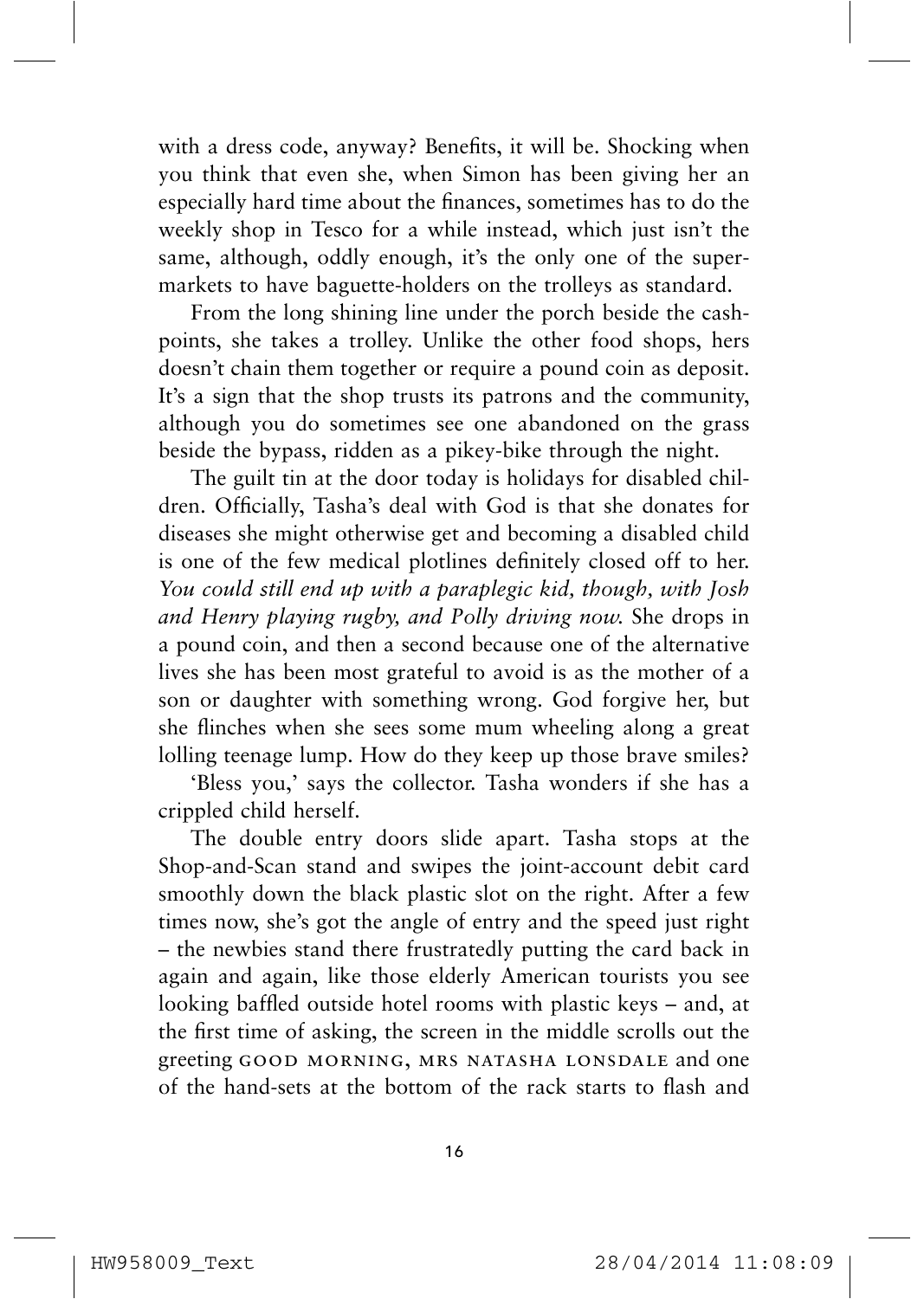vibrate. It always reminds her of the moment in a sci-fi film when the astronauts board the spaceship.

She frees the price-reader and pushes it into the custommade soft grey plastic slot they've just added to the front of the trolleys, then places in its base the three green branded canvas bags given to her when she subscribed, patting them open ready to receive the goods. Standing in his gleamingly clean apron in company colours, in the middle of his island empire to the right of the newspaper rack, the meeter-and-greeter beamingly lives up to his job description or, anyway, the one she has given him.

'Good morning. Mrs Lonsdale, is it?'

The shopper as celebrity. 'Er, yes.'

'You've used Shop-and-Scan before?'

Though he will know this from the bespoke bags in her trolley.

'Absolutely.'

'Excellent. Any problems, though, don't hesitate to ask me. Enjoy your shopping.'

What genius this is to make a mum on a food run feel like the Duchess of Whatever in Fortnum's in the forties. The floorwalker is the elder brother of a boy in Josh's Sunday-morning rugby team. Tasha knows the family slightly from fund-raising race nights and barbecues. The name badge pinned to his apron says Andrew, although he's always Andy at the rugby club: such touches make the shop feel like the BBC of food retailers.

With Shop-and-Scan, the awful chore of the big weekly grub run is suddenly exciting. Feeling like her boys with those endless PlayStation games, she zaps each bottle or packet (or the printed label at the self-weigh fruit-and-vegetable section), expertly placing the green laser line in the dead centre of the barcode and then clicking ADD. Sometimes an item – this morning, the Colgate Total Toothpaste and the couscous – surprises you and the hand-set plays a little tune, like the right-answer jingle in a TV quiz show. **3**-for-**2** offer, reads a box that appears on the scanner's screen, blocking out the rolling summary of her purchases.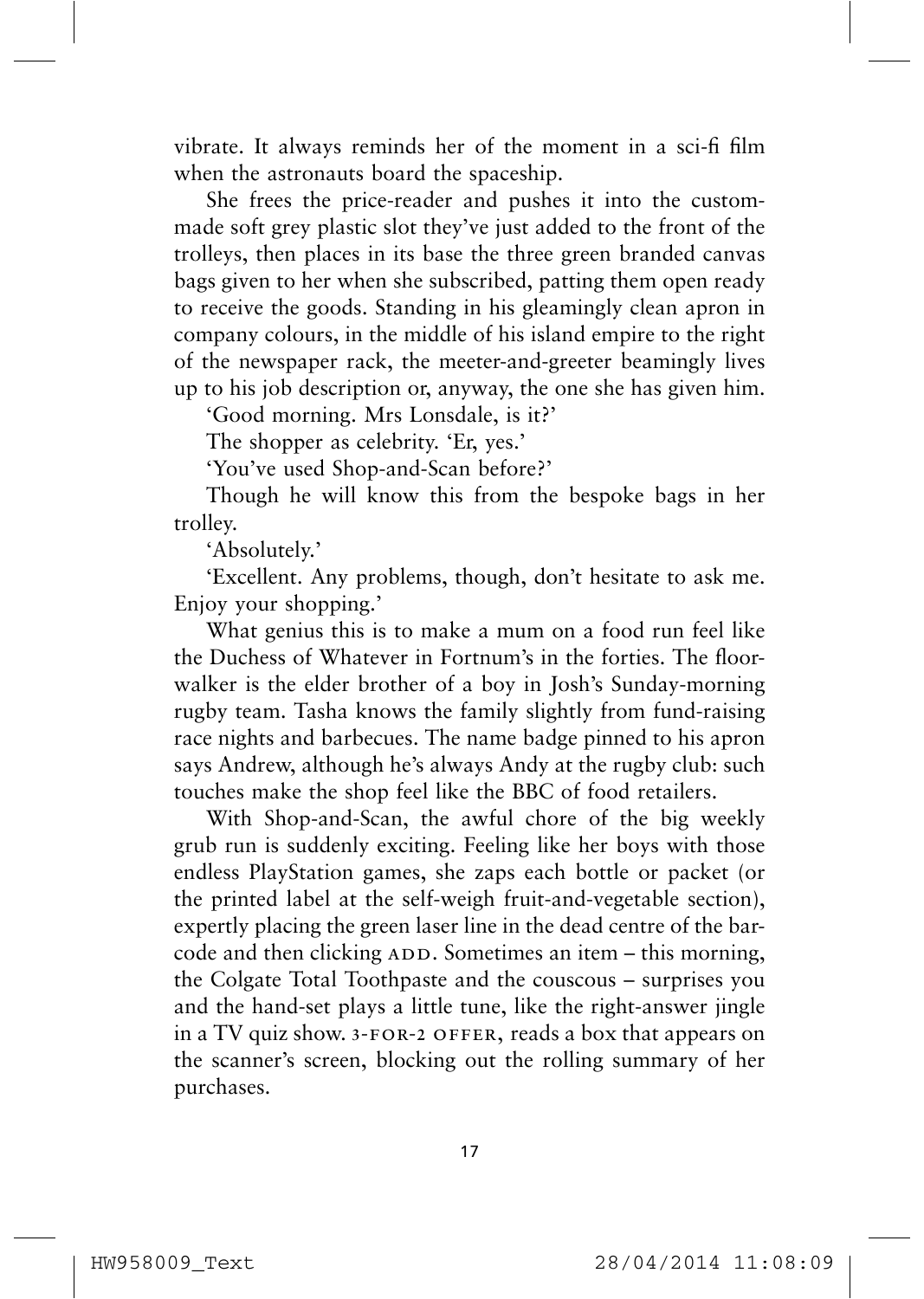She always feels slightly mugged by this – knowing that it's no more than a posh version of the spivs on Oxford Street with one eye on the cops – but Tash submits to the machine's greediness because, in a recession, it's seems wrong to miss a bargain, although she can hear Simon's voice saying: 'But they made you spend more than you meant to, which must be a pretty eccentric way of saving money.'

In the Health-and-Wellbeing aisle, Tasha takes a packet of Super-Plus (her periods, though less regular, are getting heavier, a warning of the menopause, she supposes) and a box of Regular for Polly. Then she adds a pack of Durex Pleasure Me. Ridiculously, she still has to resist the urge to look guiltily round, a throwback to when she first bought contraceptives as a teenager in her home town, terrified that the priest or teachers or a family friend would see her.

Tampons and condoms: an example of contradictory shopping, like food and loo roll. No, actually, those are complimentary. Even so, she always tends to stand the toilet tissue – two sixteen-roll packs, how full of the stuff a big family is – separately in the trolley outside the bags, disliking the reminder of how all this meat, fruit, bread and vegetables will end. The sanitary products click on to the list under their brand names, but the contraceptives are recorded as Chemist Goods, a residue presumably of the religious opposition to selling them, although more likely, now, intended to allow teenagers (or adulterers?) to buy them without the evidence showing on a crumpled receipt.

She used to rely on Simon to get them, until, a couple of years ago, he started to use not having any in the bedside drawer as an excuse for not doing it. Not that providing her own supply guarantees a shagging these days.

There's a South African Chenin Blanc at half price, so she takes six bottles. Flinching slightly at the final total, Tasha wheels her trolley to Andrew's private Shop-and-Scan island, enjoying the superiority over the lines of shoppers waiting to have their items scanned in the old way, and then laboriously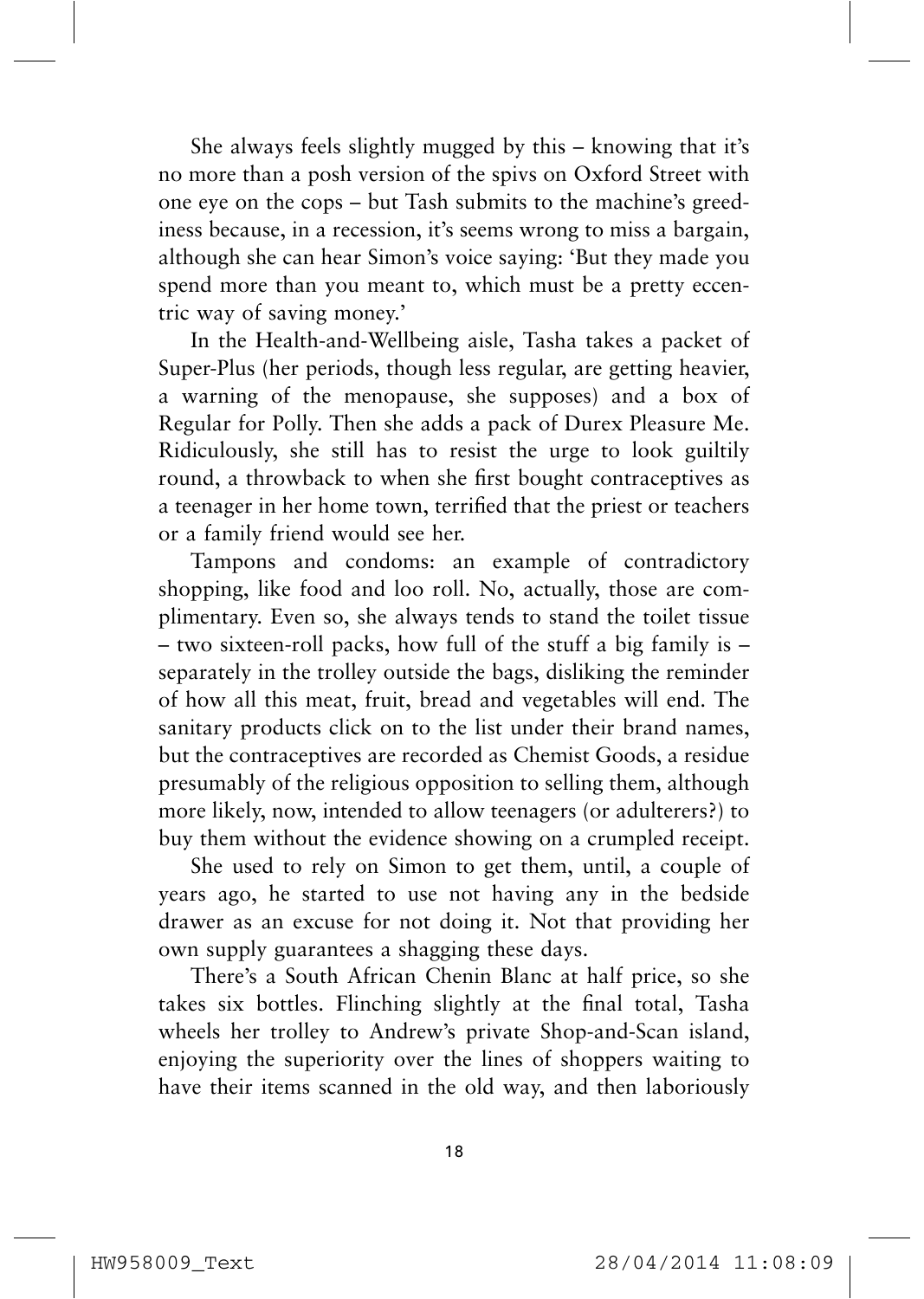pack them. She relishes the sense of being trusted to tot up her own bill, like honesty bars in smart hotels.

Although you couldn't call it a queue, it's mildly annoying that, just as Tasha's eyes meet Andrew's welcoming smile (he's working here on a gap year, she thinks, but it wouldn't be very surprising, as he was Head Boy at Eastbury Manor, if they put him on the management fast-track), another self-billing customer emerges from the bottom of the Refrigerated-Items aisle and cuts in front of her towards the desk.

'Find everything you were looking for today?' Andrew asks the pushy woman. 'And everything scanned okay?'

'I think so. It's really convenient.'

But suddenly there's a sound Tasha hasn't heard before in the shop: a jumble of rough percussion, not unlike the alarm call on her BlackBerry, and indeed a couple of people nearby scramble for their phones. The noise is coming, though, from the woman in front's scanner, which is also flashing red, rather than the cool green of the bargain alert.

'Oh my God!' she gasps. 'What's it doing?'

'Nothing to worry about, madam,' soothes Andrew. 'You've been randomly selected for a verification scan by hand. We're looking out for teething troubles during the trial period.'

The cutter-in blushes like she's been caught with a trolley full of vibrators and Vaseline. 'Really? But why me?'

The voice of someone experienced in answering back to officialdom: middle-class, definitely.

'As I say, madam, it's purely random.'

He brandishes his own scanner in the sensitively competent manner of a radiographer. 'If I could just start unpacking your bags, madam.'

This early in his retail career, there's already a hint of 'modom', like Captain Peacock in *Are You Being Served?*

The blushing queue-jumper turns her trolley towards the fresh-produce section.

'Look, do you know what?' she tells Andrew. 'I think I've just forgotten some stuff.'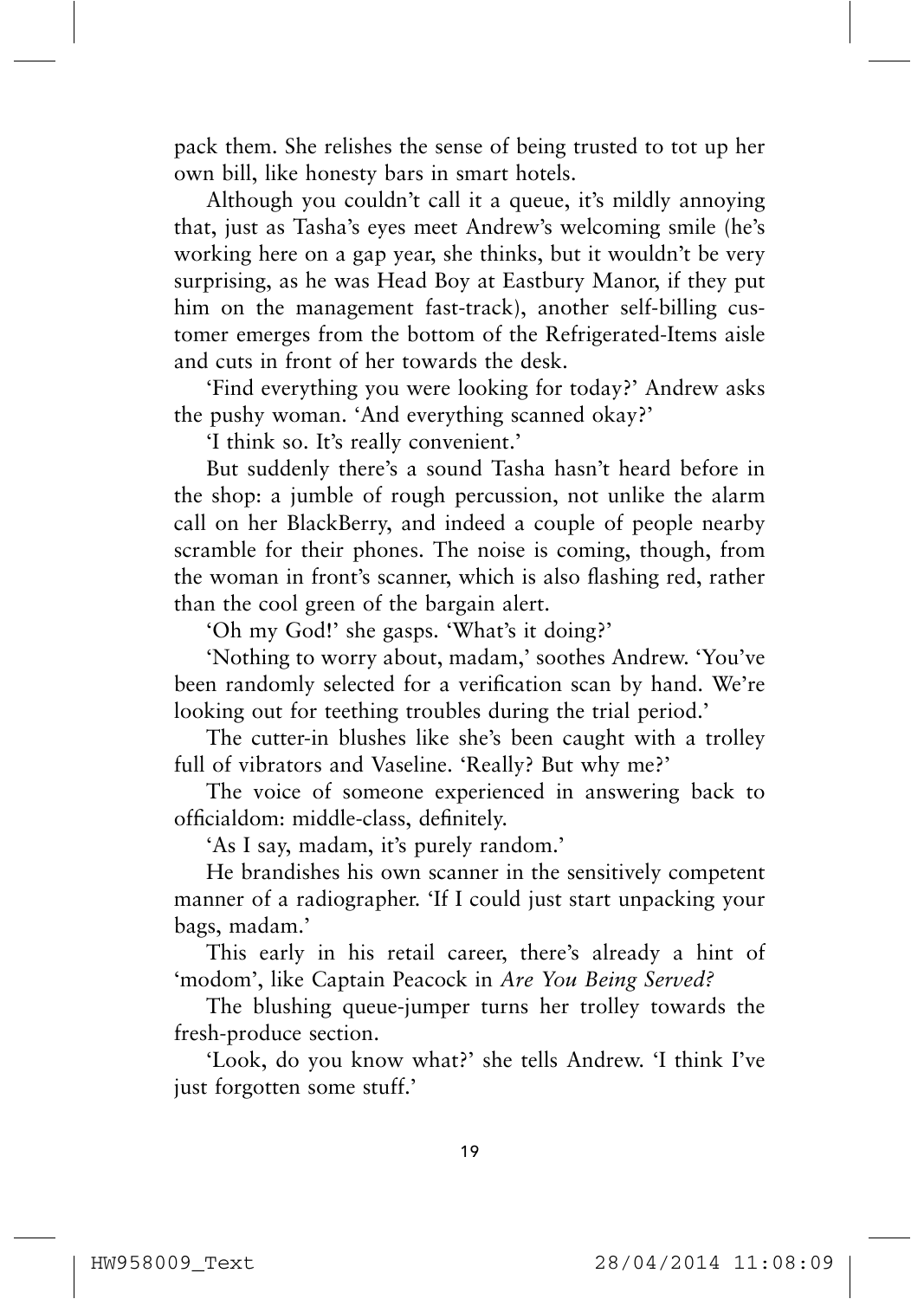Blimey O'Reilly, a shoplifter! A high-tech, keeping-quietabout-one-of-the-bottles-from-the-honesty-bar type shoplifter, but a thief nonetheless. It would be so easy: just 'forget' to scan a few items, either not realizing that a checking system exists or gambling that it won't be you.

Tasha raises an eyebrow but Andrew is too corporately responsible to reciprocate, busying himself with tapping on a keypad. Is he summoning a store detective to apprehend the blushing culprit as she hastily scans the stolen food and drink? Or will the woman simply be barred from self-pricing ever again?

Tasha centres her green line on the barcode at the exit station that declares her shopping finished. The total (she calculates how long until Simon's payday) ghosts up on the screen and she swipes her card to settle the bill.

goodbye, mrs natasha lonsdale. we hope to see you again soon.

She likes the fact that the screen greeting even includes the vocative comma, just as the quick-service tills here are marked FIVE ITEMS OR FEWER, rather than LESS, as some of the lessclassy supermarkets have.

Wheeling her trolley towards the car, she feels honoured and privileged to have the trust of the shop. But Tasha just hopes, startled by the echo of teachers' words from long ago, that one wrong-doer doesn't spoil the system for everyone.

\*

Marry a chef and you get the scoop on new recipes. And, if your spouse is a concert promoter, there is surely a supply of complimentary tickets. But living with a doctor is what it must be like if your partner's a prozzie: they came in from work determined not to do more of it at home.

If Tom had turned up at the surgery of Dr Emily Rutherford as a slightly overweight, asthmatic man of fifty-one complaining of a wheeze in his breathing and aching in his arms and legs,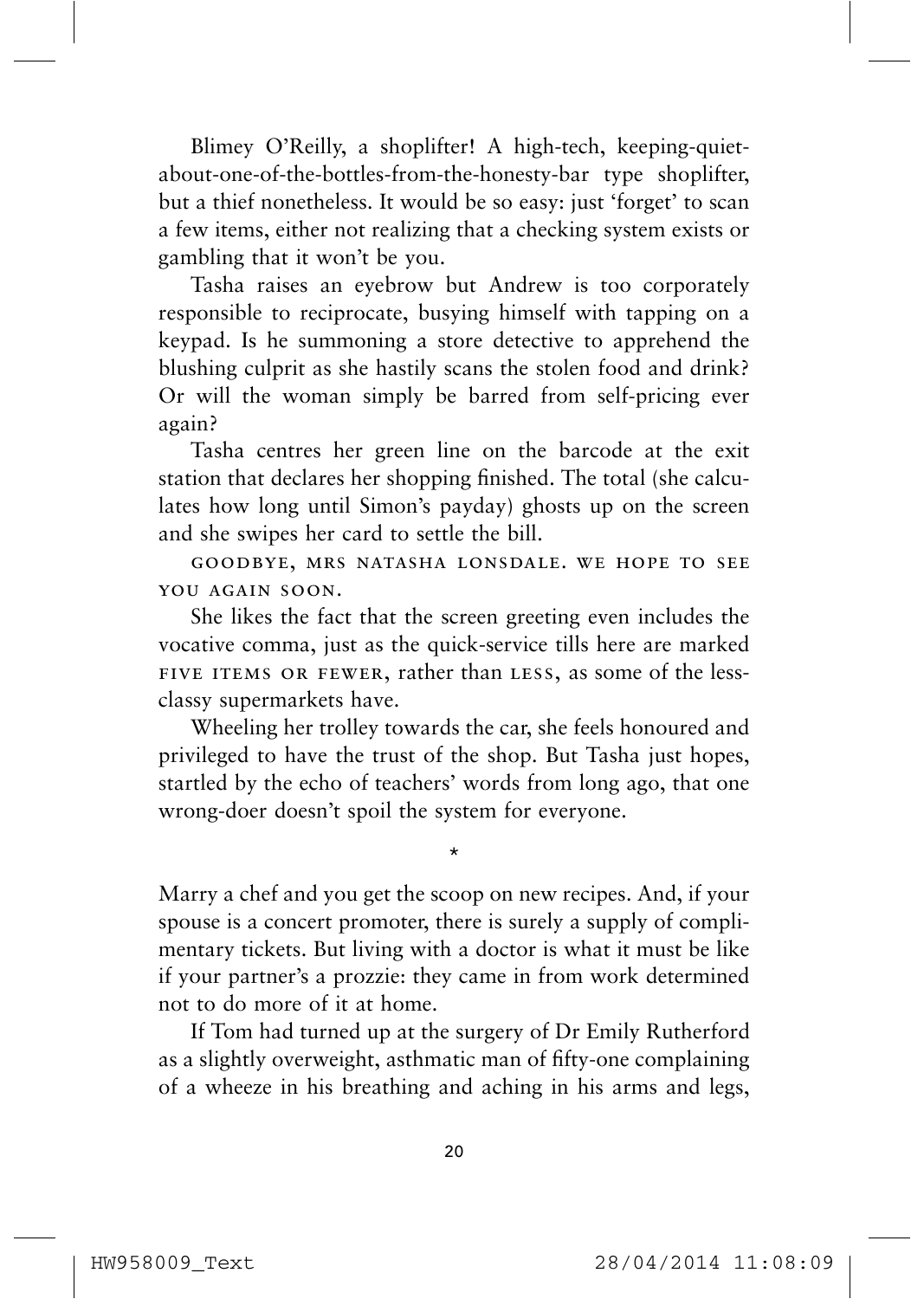there would be tests and ECGs and, which is really the point, a flu jab as a precaution.

But turn to the very same Dr Rutherford at 6.45 a.m., with the alarm squealing like the life-support machine of a flat-lining patient, and report the identical symptoms and you get this brisk examination: 'Any central chest pain or discomfort?'

'Er, no. But I don't think I'm having a heart attack. I think I'm going down with this new flu.'

'If you had flu, you wouldn't be able to get out of bed.'

'Well, I don't know if you've noticed, but I haven't.'

'Rubbish. You went for a wee twenty minutes ago. And don't start up about your prostate. Once in the night is fine at your age. Look, if there were a fifty-pound note on the lawn outside, would you be able to go and get it?'

They have been married so long that he remembers when Emily's test involved a five-pound note.

'With the amount they pay GPs now, I wouldn't have to.'

She elbows him in the ribs with affectionate violence.

'I do have a very slight, burning isn't quite the word, sensation, here, in the, is this the gullet?' he persists.

'How much did you drink last night?'

'Two medium-sized glasses of red.'

'Tom, there's no point lying to the doctor about how much you drank when you were drinking it with the doctor. You had two-thirds of the bottle at least. I saw you tip half of my glass into yours when I was at the Aga. And, when I was taking the dogs out, you took another sneaky splash into your study.'

'When I woke up in the night I was wheezing.'

'Let me listen.'

She leans across him in the dark. Both of them are holding their breath from sensitivity to morning halitosis.

'Give me your hand,' she says.

'Em, I'm not well enough to do anything like *that*.'

'Ha ha. Remind me not to break a rib laughing.'

Her fingers brushing the tips of his in turn, her ear against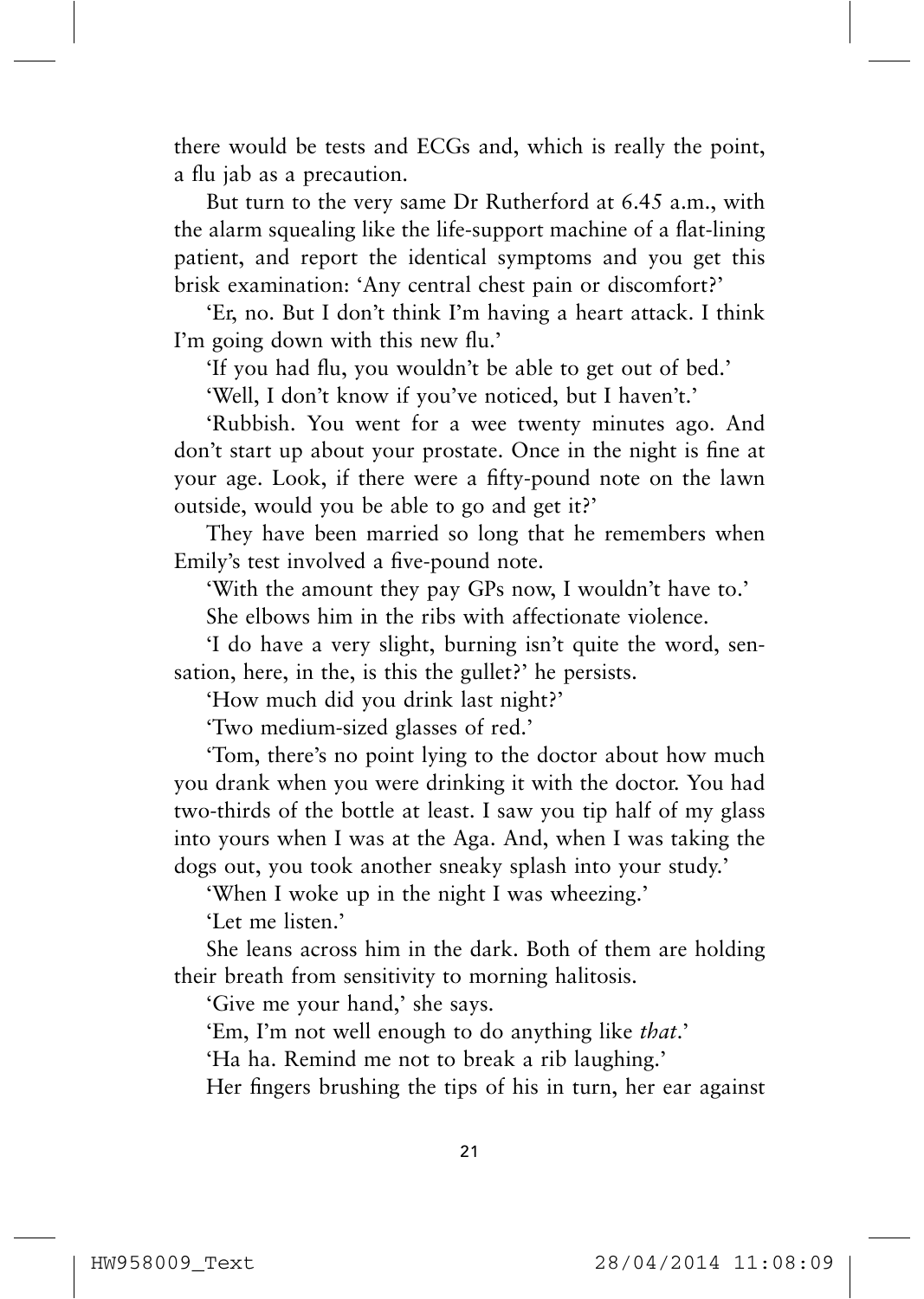his chest; a parody of romantic intimacy. One reason, presumably, that doctors are not supposed to treat their own families.

'The finger thing's to check my circulation?'

'Do I tell you how to be a security consultant?'

He anticipates the diagnosis because he has heard it so often before: 'You'll live.'

'You always do that. When did I ever suggest I was dying? I'm worried I'm going down with something.'

'It's probably acid reflux. Make an appointment with Surinder.'

'Em, if you just gave me a flu jab, I'd stop worrying about it.'

'I've told you I can't.'

'Why?'

'Because you're not in an at-risk group.'

'Nor were some of the people who've died in this epidemic.' 'It's not an epidemic and there are always anomalies.'

'The relatives accept that, do they? I'm so sorry, Mrs Widow, I'm afraid they were an anomaly. How do I know I won't be one?'

'It's statistically very unlikely. You're more at risk going to London this morning.'

'I'm not going. I'll work from home.'

'Up to you. But I wouldn't sign you off.'

'Em, isn't there something you can give me?'

'Oh, alright, yes, I suppose there is.'

Her rapid back-down surprises him. 'Seriously?'

'Yes. An Oscar. For this extraordinary portrayal of someone who's got something wrong with them.'

The alarm trills its five-minute reminder. Tom lies and imagines the day ahead. He can deal with the intruder reviews for the department store and the art gallery on his laptop and prepare for the presentation to the university just as well at home as in the office.

Without the irritations of colleagues, he can have those done by noon and, after lunch (sushi from Waitrose?), while watch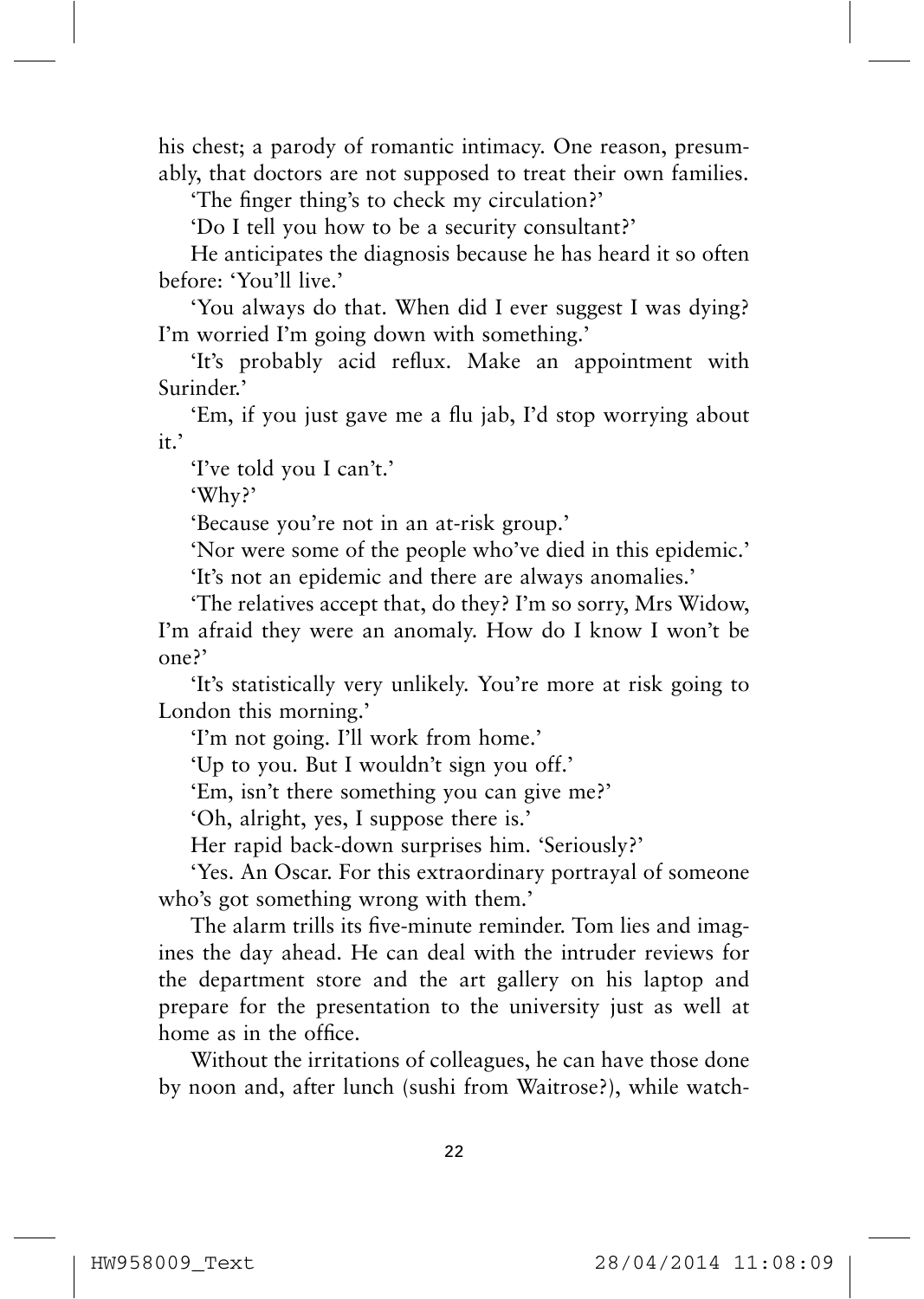ing the week before last's *Mad Men* on Sky+, he could crack on with his history of the village. With all the weekend chauffeuring (Felix's volunteering at the hospice, Phoebe's cross-country, Henry's U-14 county running and rugby), it has been three weeks since he wrote a word.

He left off in the middle of the section about the Middlebury church and graveyard. Even thinking the word, he shivers involuntarily. He has reached an age when, driving past a cemetery, it is impossible not to imagine the procession you will one day lead.

Time. That is why he can't face London today. When you are young, old people warn you of the awful speed at which life passes, but you don't believe them until the day when you feel a desperate need to grab the hands of the clock and force them backwards, like Richard Hannay at the end of *The Thirty-Nine Steps*.

His father, a civil servant, used to talk of a system by which, twice a year, an employee could ring up and say that they were not coming in. Although, realistically, the organization must have been vastly over-staffed to make this benefit work, these sudden leave days were presumably intended as a protection against exhaustion and depression. Human beings are not built for treadmills. Duvet days, people had started to call them, once the quick-make bed had come to busy Britain.

While Emily showers, he listens to the news in the dark. The number of New Variant SARS cases has risen again; an MP is calling for a mass-vaccination programme. When the water stops running in the bathroom, he starts to cough loudly.

\*

Their Monday-morning Pilates, Libby often tells the others, makes no sense. They exercise for an hour and then eat pastries: a perfectly self-cancelling arrangement, like an umbrella with a hole in it. Jenno Dunster, a yo-yo dieter who never quite shifted the baby fat the last time and so maybe they need to be careful with the weight references, always reddens and says that she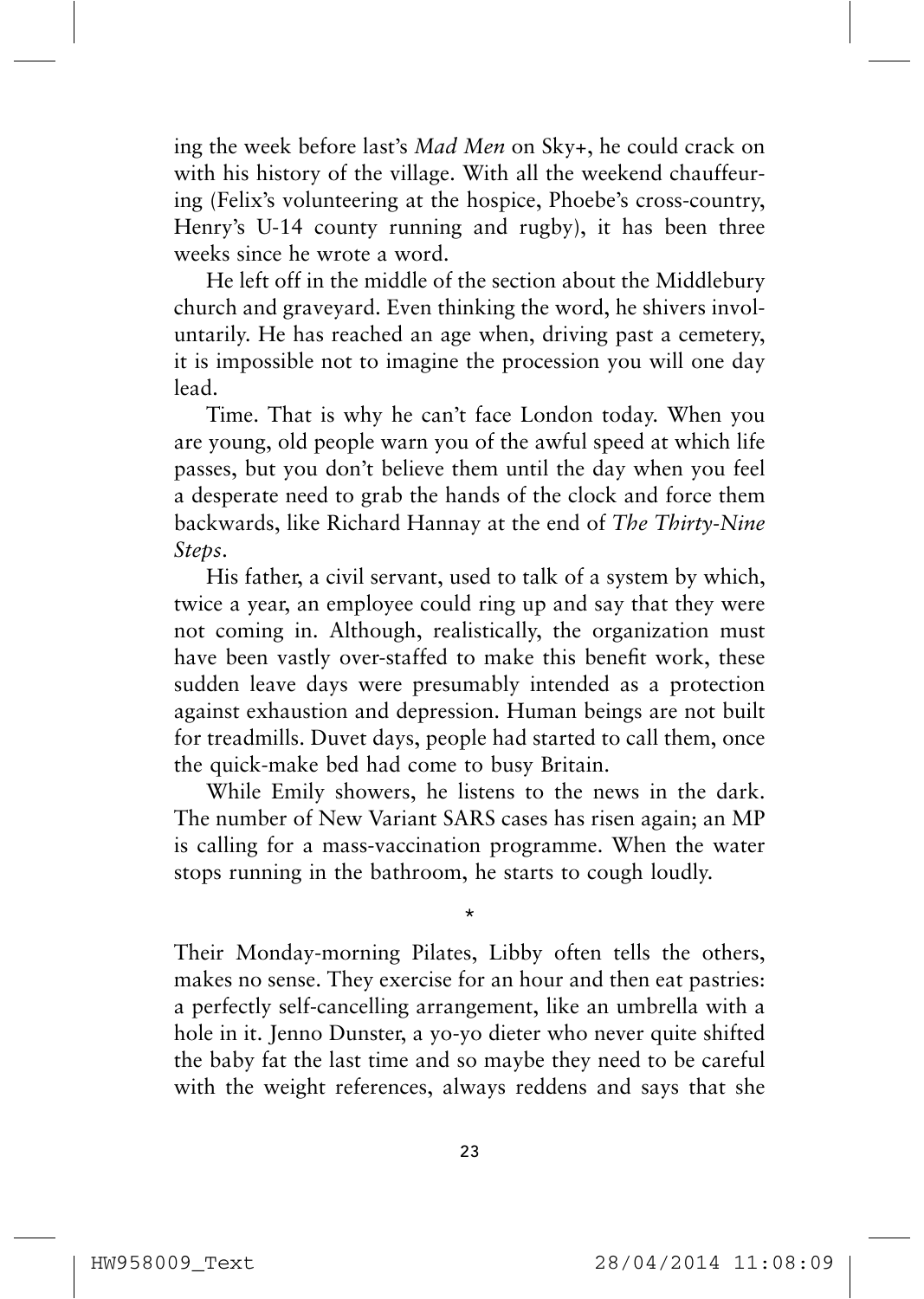hardly ever eats afterwards, anyway. 'I never really feel hungry after Pilates,' is her line, although she always seems to have room for a forkful of what other people order.

But, while Libby won't be complaining if she loses a few pounds before Marrakesh, her trips to Middlebury Spa are more about friendship than fitness. She would never want to be busy like the blokes are – never seeing their homes in daylight or their children in any light for much of the year – but she likes the idea of a full though varied diary: that she and the other three are fitting in the gym between work (Emily, Tasha), shuttling kids around the county (*toutes les femmes*) and presiding as a justice of the peace (herself) or volunteering at the CAB: Jenno.

Libby tries, across the week, to get a balance between things she ought to do – presiding on the bench, fetching Deirdre Leeson's shopping, chairing the Parish Council – and the stuff she likes to do: shopping, walking the dogs, tennis, getting The Eight together for a meal on a Friday or Saturday, or sometimes one night at someone's and the other at someone else's. Pilates – like the school-run and sex with Jonny (joking, joking) – occupies a middle-ground, containing stuff that is obligatory but can also be enjoyable, especially if you include the gabbing together after the exercise. The Pilates she is talking about, not the sex!

Of course, when you look at it coldly, what we call love and friendship is just a matter of who you happen to meet. She and Jonny were quite a chance couple – when you think of all that had followed from meeting in that bar in Hong Kong – but most of the people she knows had hooked up through college (Tom and Emily) or work: Max and Jenno. She isn't sure about Simon and Tasha. Even so, there is a difference between the friends you make at school – where it tends to be types and shared interests – and the ones you add later, which is just geography. If they lived in another village – if they hadn't bought the house in Middlebury from Jonny's dad – she wouldn't know any of these people.

She goes and squeezes a ball between her thighs with these three ladies every week because they live in the four big houses